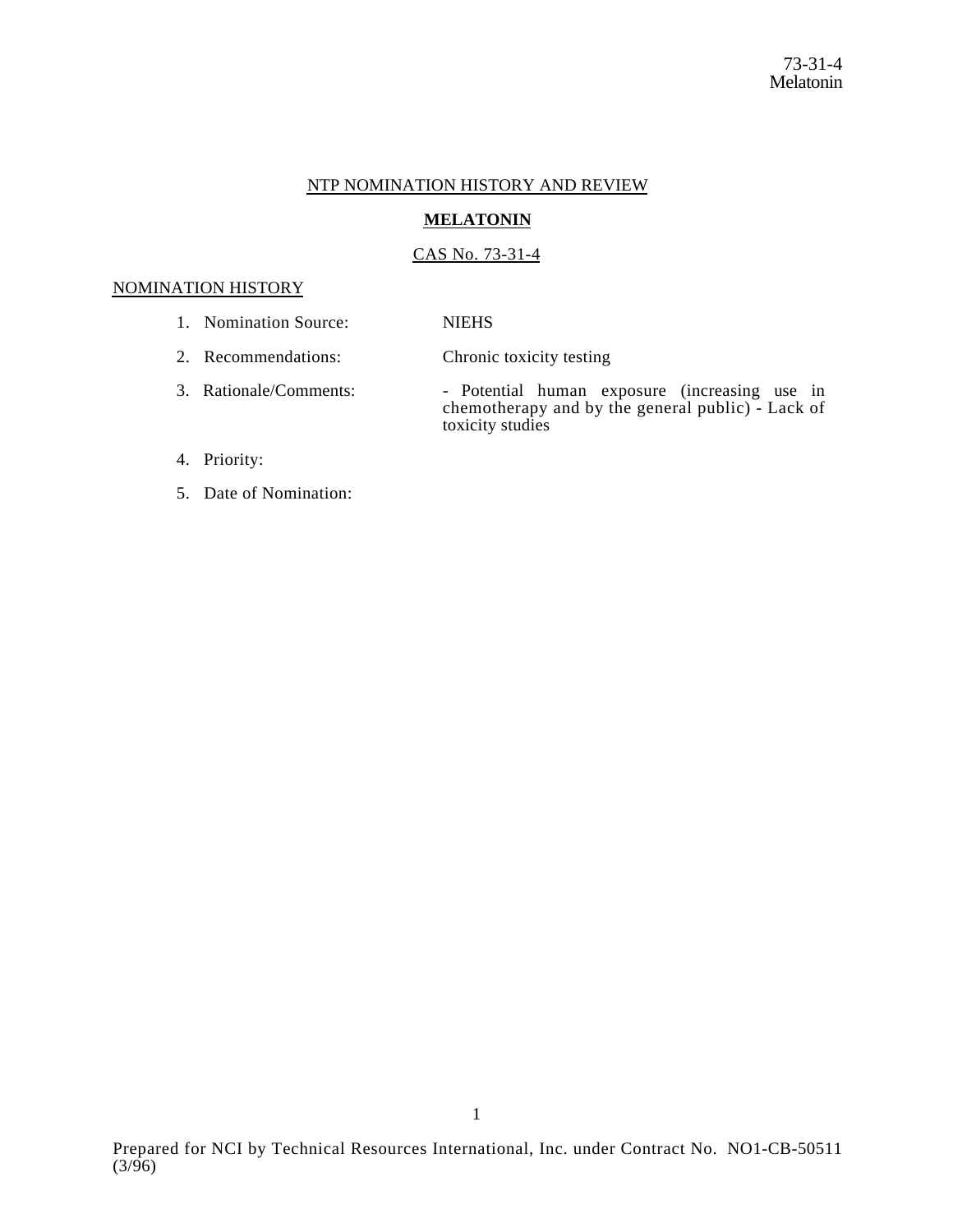## SUMMARY OF DATA FOR CHEMICAL SELECTION

#### CHEMICAL IDENTIFICATION

| <b>CAS Registry Number:</b>             | 73-31-4                                                                                                                                                                           |
|-----------------------------------------|-----------------------------------------------------------------------------------------------------------------------------------------------------------------------------------|
| <b>Chemical Abstracts Service Name:</b> | $N-[2-(5-methoxy-1H-indol-3-y])$ ethy<br>Acetamide,<br>(9CI)                                                                                                                      |
| Synonyms:                               | $N-[2-(5-methoxyindol-3-yl)ethyl]$ -<br>Acetamide.<br>8CI); N-acetyl-5-methoxy-tryptamine;<br>(6CI.<br>melatonin; melatonine; Melovine; 5-methoxy-N-<br>acetyltryptamine; Regulin |
|                                         |                                                                                                                                                                                   |

Structural Class: Substituted indolealkylamine

Structure, Molecular Formula and Molecular Weight:



 $C_{13}H_{16}N_2O_2$  Mol. wt.: 232.28

Chemical and Physical Properties:

Description: Off-white crystalline solid (Calbiochem, 1995; Sigma, 1996)

Melting Point: 116-118°C (Budavari, 1989)

Solubility: Soluble in ethanol and benzene (Budavari, 1989; Calbiochem, 1995).

Stability: Light-sensitive; aqueous solutions stored in sterile vials under vacuum are stable for at least 6 months (Calbiochem, 1995; Cavallo *et al*., 1995)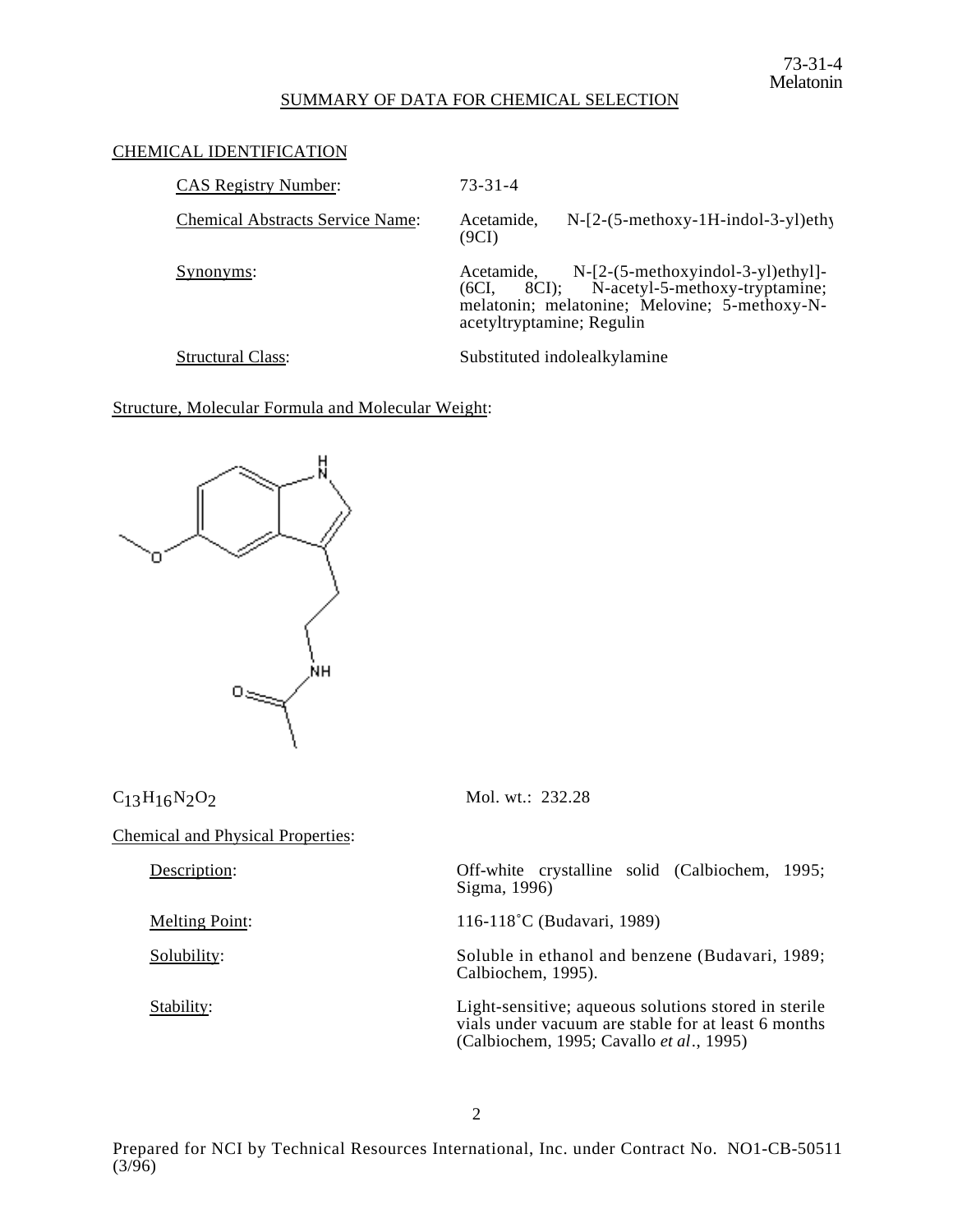Technical Products and Impurities: Natural melatonin can be isolated from bovine pineal glands, but the risk of impurities is claimed to be greater with the natural material (Anon., 1995a). Synthetic melatonin is available with a purity level ranging from 97 to >99% (Aldrich, 1994; Calbiochem, 1995; Fluka, 1995; Spectrum, 1995). Triple Crown America, Inc., offers bulk powder or bulk tablet products imported from Switzerland at 99.5% (Anon., 1995b). Genzyme Pharmaceuticals advertises its "high quality" melatonin product as Melapure<sup>TM</sup>; bulk quantities from Genzyme have been reported to be 98.5% pure (Genzyme Corp., 1994; Anon., 1996a). Cardiovascular Research, Ltd., offers melatonin at a purity exceeding 99.62% in the following product formulations:

*Microtonin* capsules, each containing 500 µg of melatonin, in bottles of 60 or 500 capsules;

*Multiphasic melatonin S.R.* enterically coated tablets, each containing 1.8 mg of melatonin, in bottles of 60 or 500 tablets;

*Melatone* capsules, each containing 3 mg of melatonin, in bottles of 60 or 1000 capsules;

*Oncotonin* capsules, each containing 10 mg of melatonin, in bottles of 30 or 500 capsules. This company recommends that all melatonin products be taken at a frequency of one capsule at bedtime, as needed or as directed by a physician (PDR, 1995). In addition to these four products reported in the *Physicians' Desk Reference* (PDR), melatonin has been prepared for marketing under numerous trade names with a variety of claims regarding benefits to health and wellbeing, such as those presented in the following list (Table 1) (Anon., 1996b; Dialog, 1996b).

| Product name | Source company                 | Claimed efficacy              | Source citation               |
|--------------|--------------------------------|-------------------------------|-------------------------------|
| Melatonin    | Natrol, Inc.                   | dietary aid/sleep and jet lag | US Air In Flight<br>magazine  |
| Melatonin    | Nature's Bounty                | dietary supplement            | Rodman's<br>Drug<br>Store ad. |
| Melatonin    | <b>General Nutrition Ctrs.</b> | dietary supplement            | GNC ad.                       |
| Circadin     | Neurim Pharmaceut.             | regulate circadian rhythm     | Garfinkel et al.,<br>1995     |
| Clocktonin   | Alfred Lewy                    | regulate body clock/sleep     | Sheet.<br>The Tan<br>3/1/96   |
| Traveltonin  | Alfred Lewy                    | regulate body clock/sleep     | Sheet,<br>The Tan<br>3/1/96   |
| Somnotonin   | Alfred Lewy                    | regulate body clock/sleep     | Sheet,<br>The Tan<br>3/1/96   |

Table 1. Trade name products containing melatonin singly or in combination with other agents.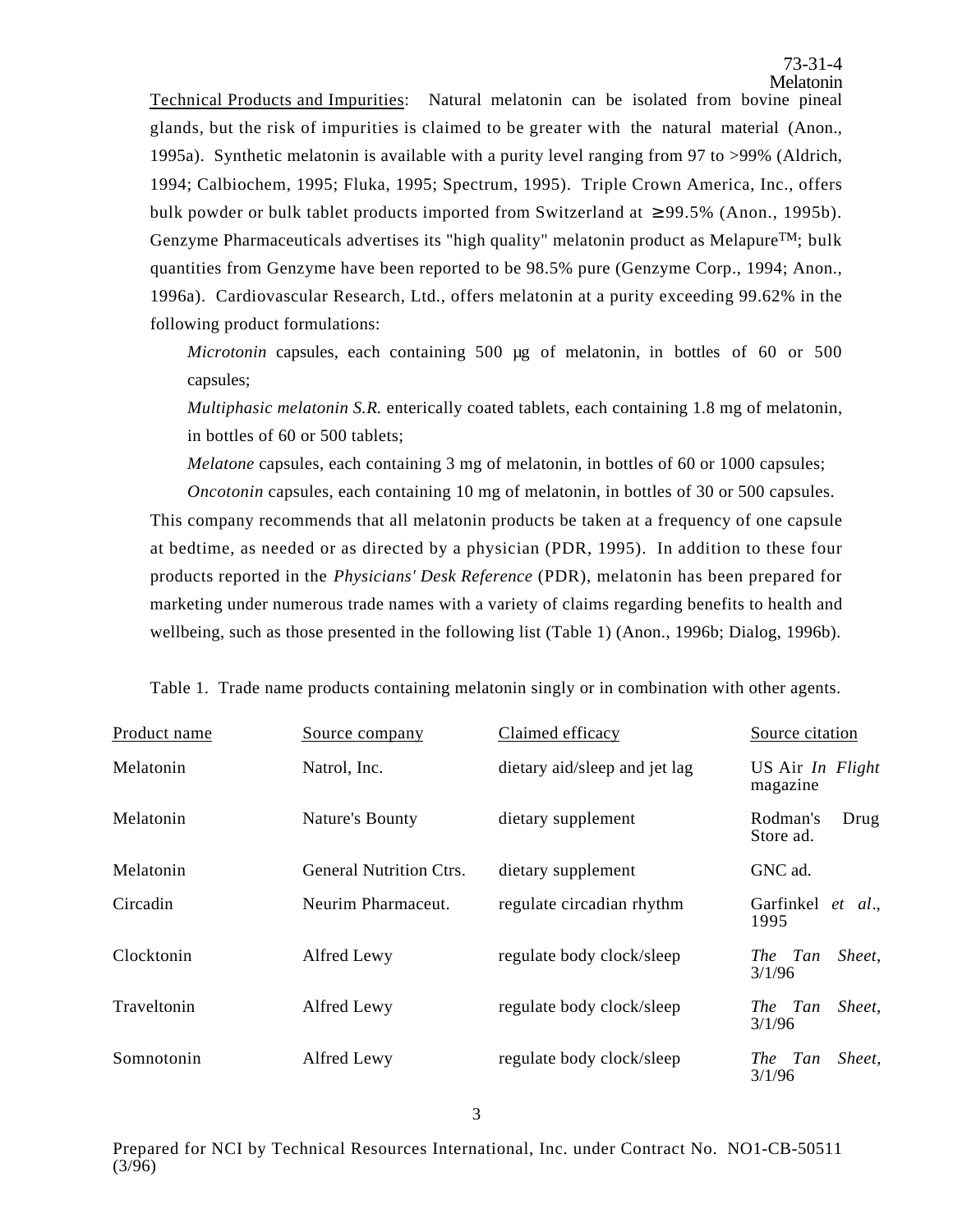|                                                 |                                                    |                                                                    | $73 - 31 - 4$<br>Melatonin |        |
|-------------------------------------------------|----------------------------------------------------|--------------------------------------------------------------------|----------------------------|--------|
| Nighttonin                                      | Alfred Lewy                                        | regulate body clock/sleep                                          | The Tan<br>3/1/96          | Sheet, |
| Timetonin                                       | Alfred Lewy                                        | regulate body clock/sleep                                          | The Tan<br>3/1/96          | Sheet, |
| Sleeptonin                                      | Alfred Lewy                                        | regulate body clock/sleep                                          | The Tan<br>3/1/96          | Sheet, |
| Chronotonin                                     | Alfred Lewy                                        | regulate body clock/sleep                                          | The Tan<br>3/1/96          | Sheet, |
| Mello-tonin                                     | Marlyn Nuetraceut.                                 | enhance rest/relaxation                                            | The Tan<br>2/26/96         | Sheet, |
| Melatonin                                       | Nutraceutical<br>Resour./<br>Pharmaceut. Resources | nutritional<br>supplement/<br>sleep<br>and jet lag                 | The Tan<br>2/19/96         | Sheet, |
| Melatonin/Vitamin B6                            | Nutraceutical<br>Resour./<br>Pharmaceut. Resources | nutritional<br>supplement/<br>sleep<br>and jet lag                 | The Tan<br>2/19/96         | Sheet, |
| Melatonin/Valerium<br>Power                     | Nature's Herbs/Twinlab                             | herbal product                                                     | The Tan<br>11/27/95        | Sheet, |
| Melatonin                                       | General Nutrition Cos.                             | herbal supplement                                                  | The Tan<br>11/13/95        | Sheet, |
| Mellodream                                      | Lifewell                                           | dietary supplement                                                 | The Tan<br>10/2/95         | Sheet, |
| A Good Day Starts With Lifewell<br>A Good Night |                                                    | dietary supplement                                                 | The Tan<br>10/2/95         | Sheet, |
| Adjust<br>Your<br>Clock To Any<br>Time<br>Zone  | Body Lifewell                                      | dietary supplement                                                 | The Tan<br>10/2/95         | Sheet, |
| Turn Back The Clock Lifewell<br>On Jet Lag      |                                                    | dietary supplement                                                 | The Tan Sheet,<br>9/25/95  |        |
| Chronosom                                       | Alfred Lewy                                        | regulate body clock/sleep                                          | The Tan<br>6/6/94          | Sheet, |
| Melochron                                       | Alfred Lewy                                        | regulate body clock                                                | The Tan<br>4/11/94         | Sheet, |
| Milkatonin                                      | Alfred Lewy                                        | additive for infant formulas or<br>breast milk to facilitate sleep | The Tan<br>4/11/94         | Sheet, |
| Melosom                                         | Alfred Lewy                                        | to facilitate sleep                                                | The Tan<br>4/11/94         | Sheet, |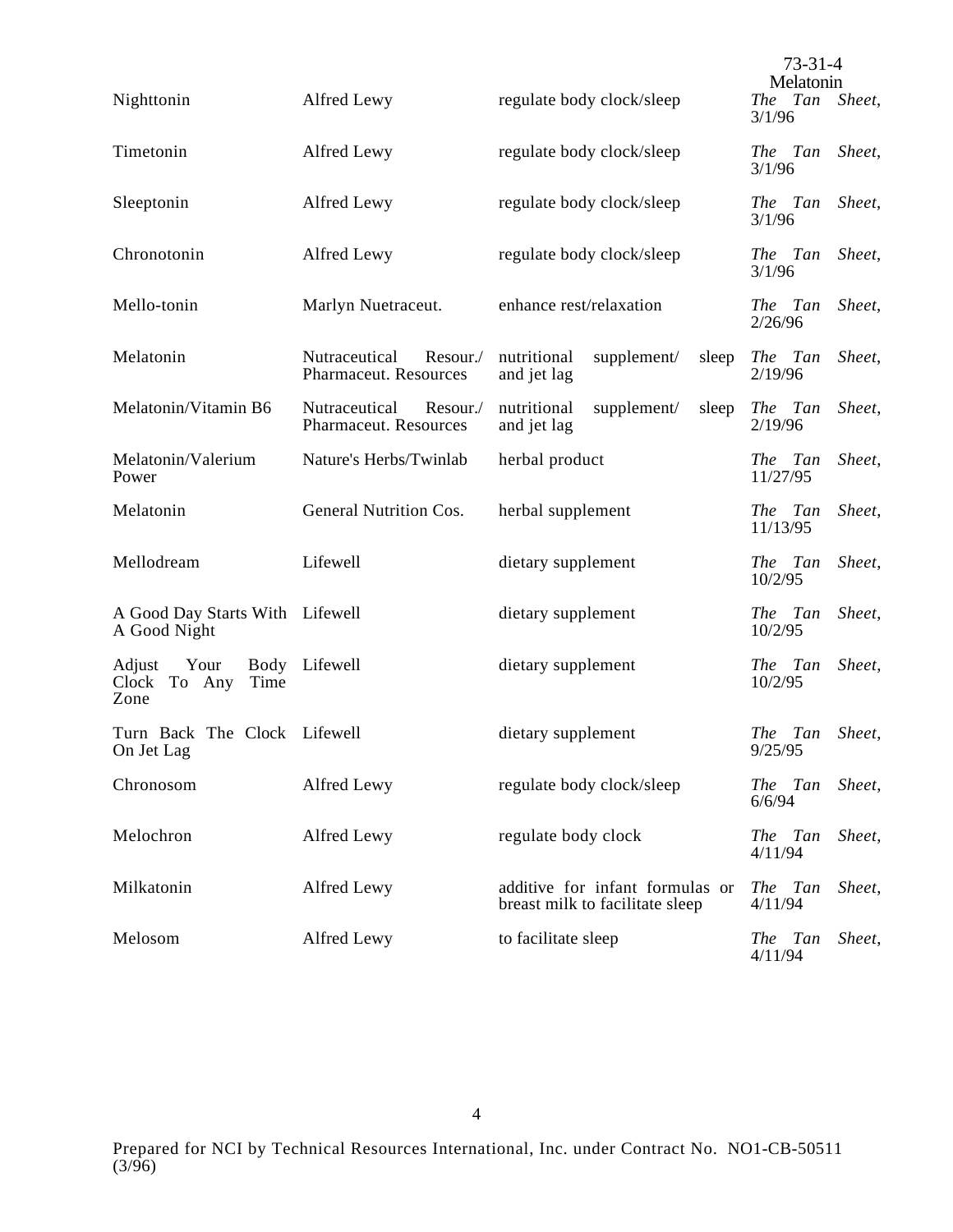## EXPOSURE INFORMATION

Production and Producers: Melatonin can be prepared from 5-methoxyindole as starting material by two different routes (Budavari, 1989). According to Horn (1981) the following synthetic steps illustrate the general preparative method: (See hard copy in Central Files for illustration)

Melatonin is not listed in the EPA TSCA Inventory (Dialog, 1996a). Melatonin is available in the United States from the following companies, according to listings in chemical catalogs and directories; but no annual production statistics were found (Hunter, 1995; Kuney, 1995; Van, 1995; Dialog, 1996d; PDR, 1996; STN, 1996):

> 3M Pharmaceuticals Aceto Corp./Pfaltz & Bauer Aldrich Chemical Co. Amber Synthesis, Inc. Bristol-Myers Squibb Bristol-Myers Squibb<br>Calbiochem-Novabiochem International Calbiochem-Novabiochem International<br>Cardiovascular Research, Ltd. Cardiovascular Research, Ltd.<br>Flavine International, Inc. Flavine International, Inc.<br>Fluka Chemical Corp. Fluka Chemical Corp.<br>G.C.I. Nutrients G.C.I. Nutrients<br>Genzyme Corp. Genzyme Corp.<br>Hoechst Animal Health/Schering A.-G. Hoechst Animal Health/Schering A.-G.<br>Hoffmann-La Roche & Co. Hoffmann-La Roche & Co.<br>Interneuron Pharmaceuticals, Inc. Interneuron Pharmaceuticals, Inc.<br>ICN Biomedicals, Inc. ICN Biomedicals, Inc.<br>Marcor Development Corp. Marcor Development Corp.<br>Parish Chemical Co. Parish Chemical Co.<br>Regis Technologies, Inc. Regis Technologies, Inc.<br>Research Organics, Inc. Research Organics, Inc.<br>Sigma Chemical Co. Sigma Chemical Co.<br>Spectrum Chemical Mfg. Corp./Janssen Chimica Spectrum Chemical Mfg. Corp./Janssen Chimica<br>TCI America TCI America<br>Triple Crown America, Inc. (agent for Biosynth Triple Crown America, Inc. (agent for Biosynth<br>International) International)<br>Weinstein Nutritional Products

Melatonin is listed as a chemical in commerce in the U.S. International Trade Commission publications, *Synthetic Organic Chemicals, US Production and Sales, 1990-1993* (USITC, 1991, 1993,1994a,1994b). The reporting company for each year was listed as Regis Chemical Co./ Regis Technologies, Inc. of Morton Grove, IL; but no production or sales quantities were included. According to the USITC, separate statistics were not published to avoid disclosure of individual company operations. Although no specific production data were reported, the USITC reporting guidelines specify that each company's report of a chemical represents manufacture of a quantity  $4,500 \text{ kg}$  (10,000 lbs) or sales \$10,000. Hoffmann-LaRoche of Nutley, NJ, has been reported to be a source of pure melatonin for research; and advertisements for melatonin have been carried in numerous recent issues of the *Chemical Marketing Reporter* for Genzyme Corporation of Cambridge, MA (Anon.,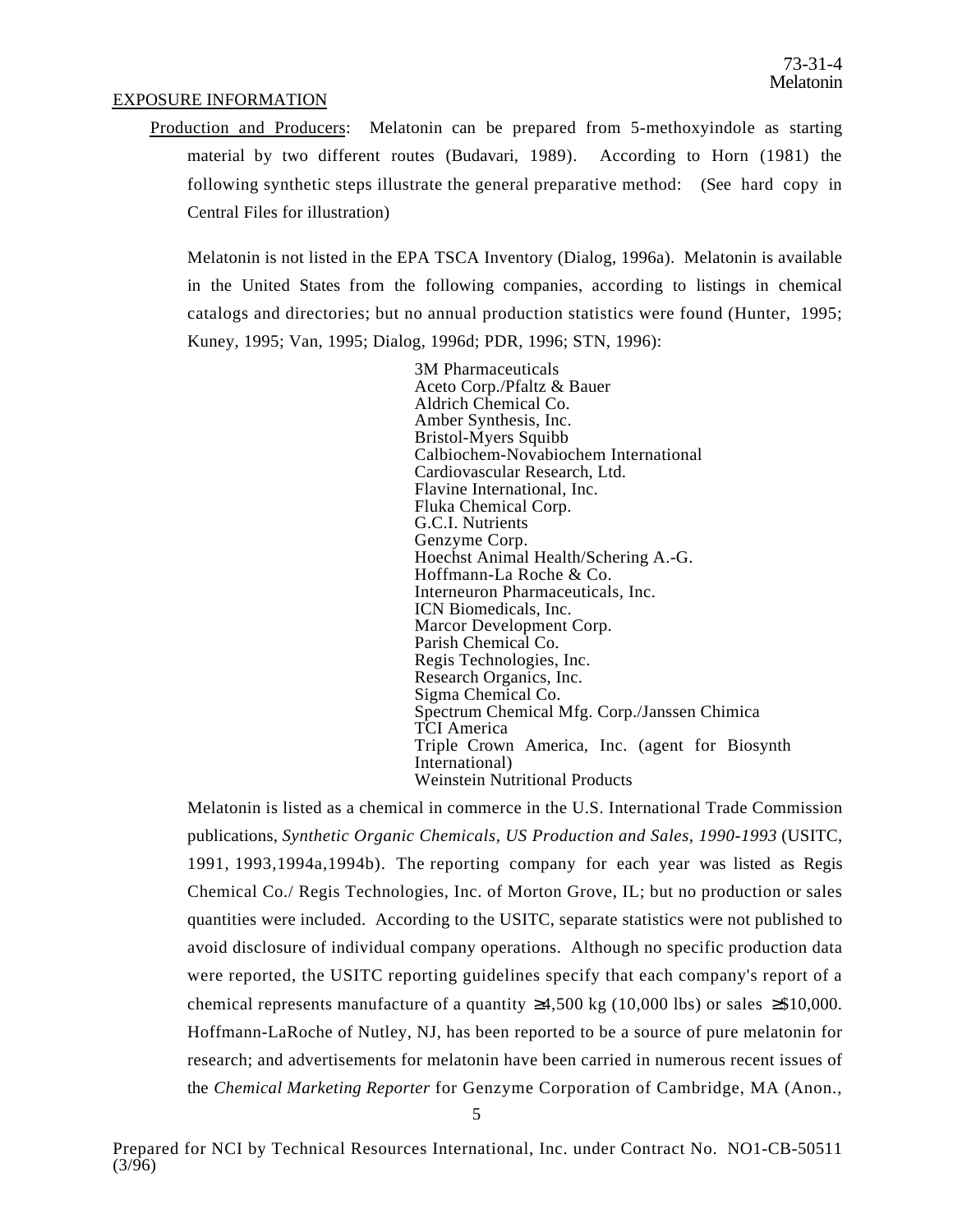1996a). However, the only pharmaceutical company participating with the *Physicians' Desk Reference* in making product information available on melatonin is Cardiovascular Research, Ltd. (PDR, 1996). According to another source this company's melatonin products are imported from Japan (Anon. 1994a).

Imports: Synthetic melatonin products available from Triple Crown America, Inc., are reportedly imported from Biosynth International in Switzerland; and products available from Cardiovascular Research, Ltd., are reportedly imported from Japan (Anon. 1994a; Anon. 1995b).

Use Pattern: Melatonin, a hormone of the pineal gland also produced by extra-pineal tissues, acts as a biological response modifier; it is postulated to act as a mediator of photicinduced anti-gonadotropic activity in photoperiodic mammals (Budavari, 1989; Calbiochem, 1995). Secretion is reported to increase during the night; and in humans it is implicated in the regulation of sleep, mood, puberty, and ovarian cycles (Anon., 1994b). The synthetic counterpart, which is available as a prescription and over-the-counter (OTC) drug/nutritional supplement as well as a fine organic chemical, has been promoted as an anticancer, radioprotective, contraceptive, antiobesity, antiaging and antifatigue agent, and antidote to jet lag and degenerative diseases (Garcia-Patterson *et al*., 1996). According to Olin (1996) melatonin is an FDA approved "orphan drug" prescribed for the treatment of circadian rhythm sleep disorders in blind patients. Garcia-Patterson and coworkers (1996) noted that, while experimental data continue to accumulate in support of anticarcinogenic properties for melatonin, its potential clinical use as an oncostatic drug still awaits confirmation. They also described its potential use as an oral contraceptive in combination with progestogen as based on reports of its ability to slightly stimulate prolactin while partially inhibiting gonadotrophins. Voordouw and coworkers (1992) reported on their development of an estrogen-free melatonin-containing oral contraceptive which combines exogenous melatonin with synthetic progestin norethisterone. Interneuron holds a patent for low dose administration of melatonin as a sedative and is said to be developing an OTC version of the drug (1994a). It has also been proposed for co-drug therapy with the glucocorticoid antiinflammatory, dexamethasone, to reduce side effects. Melatonin has been used for a number of years as a veterinary drug (*e.g.* Melovine, Regulin, PRIME-X); it can be administered in the form of implants for enhanced breeding, based on its participation in transmitting photoperiodic information in seasonally breeding animals, and improved pelting, *e.g.* in minks in the fur industry (CVM, 1996).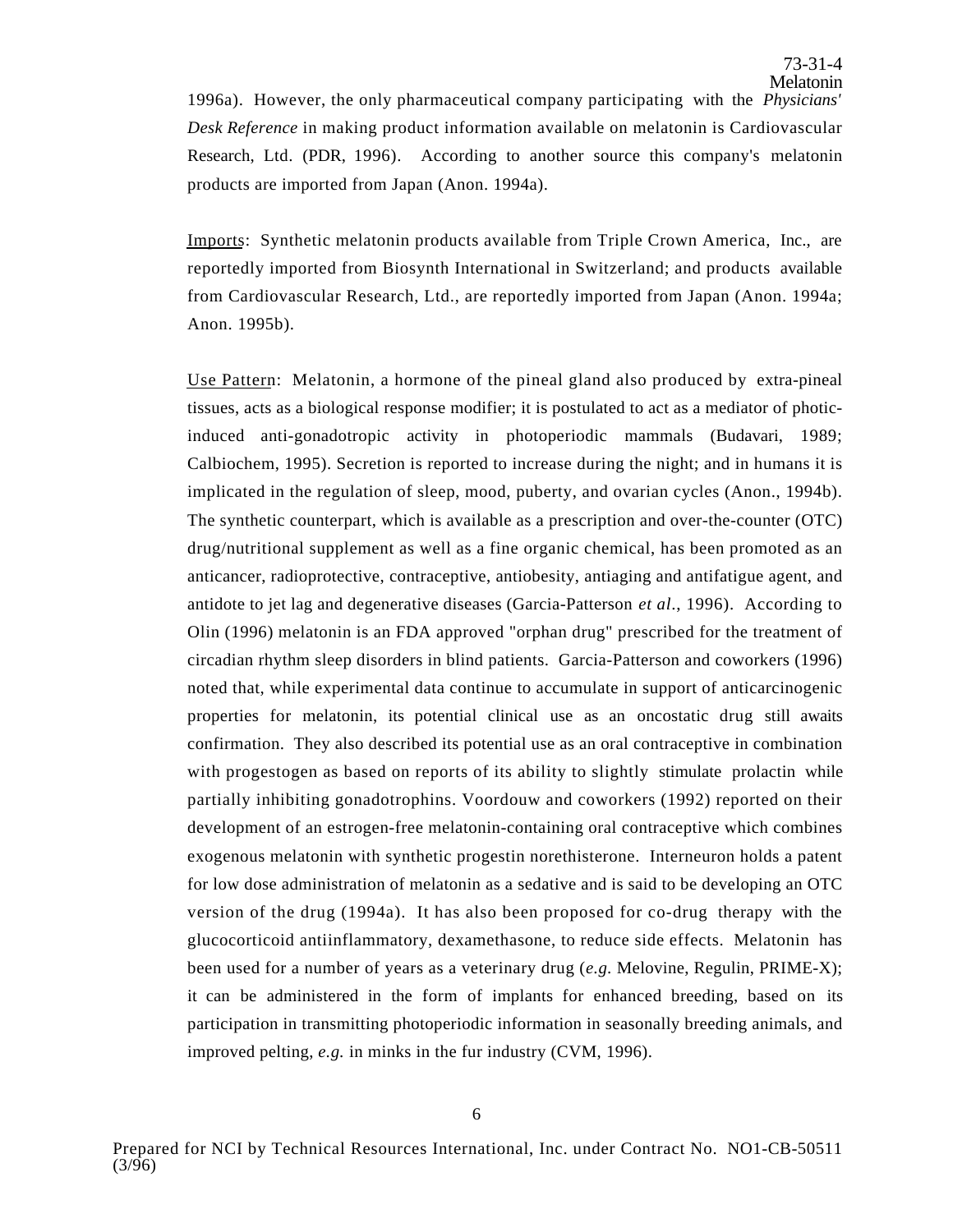Human Exposure: Human bodily content of very low levels of natural melatonin as a hormone is virtually universal. Ubeda and coworkers (1995) reported physiological levels of melatonin to be in a concentration range of  $10^{-11}$  to  $10^{-10}$  M. Endogenous levels are highest during young childhood, beginning to decrease around puberty and continuing to fall into senescence when concentrations are minimal, according to Garcia-Patterson and coworkers (1996). They reported that in early childhood there is a strong nyctohemeral rhythm of melatonin secretion over a 24-hour period, with highest levels circulating nocturnally; this nighttime peak decreases gradually with ageing and virtually disappears in old age. Melatonin is rapidly released into the vascular system and due to its high lipophilicity is distributed throughout bodily fluids and cells (Reiter, 1993). Melatonin is reported to be a short-lived hormone in humans, rapidly degraded and eliminated from the body (Pierpaoli & Maestroni, 1987).

There is potential for widespread consumer exposure to synthetic melatonin available as a drug. It is inexpensive and readily available over the counter (OTC) in drug stores, health food stores, and some supermarkets as a health and nutrition supplement. Widely distributed general press articles and marketing sales pitches promote this chemical as a dietary aid for maintaining normal sleep patterns, improving restful sleep, and combating the effects of jet lag. Several subpopulations have been identified in the literature as likely to be exposed to melatonin as a prescribed or OTC medication to adjust the circadian system and avoid circadian disturbances. They include blind persons, night shift workers, and people who fly long distances (to counteract jet lag) (Dawson *et al*., 1995; Olin, 1995). Ubeda and coworkers (1995) reported that pharmacological levels of melatonin occur in a concentration range of  $10^{-9}$  to  $10^{-8}$  M. However, there is the possibility that a certain percentage of the consuming public will engage in excessive self-administration. Furthermore, in a cancer treatment protocol, Robinson and coworkers (1995) reported administering melatonin at a dose of 200 mg orally per day. Other typical doses administered in various clinical trial protocols for the treatment of advanced cancers have been in the range of 20–50 mg orally per day (Lissoni *et al.*, 1987, 1993, 1994a,b).

No data associating occupational exposures with the manufacture of synthetic melatonin were found in the available literature. Melatonin is not listed in the database of the National Occupational Exposure Survey (NOES), conducted by the National Institute of Occupational Safety and Health (NIOSH) between 1981 and 1983.

7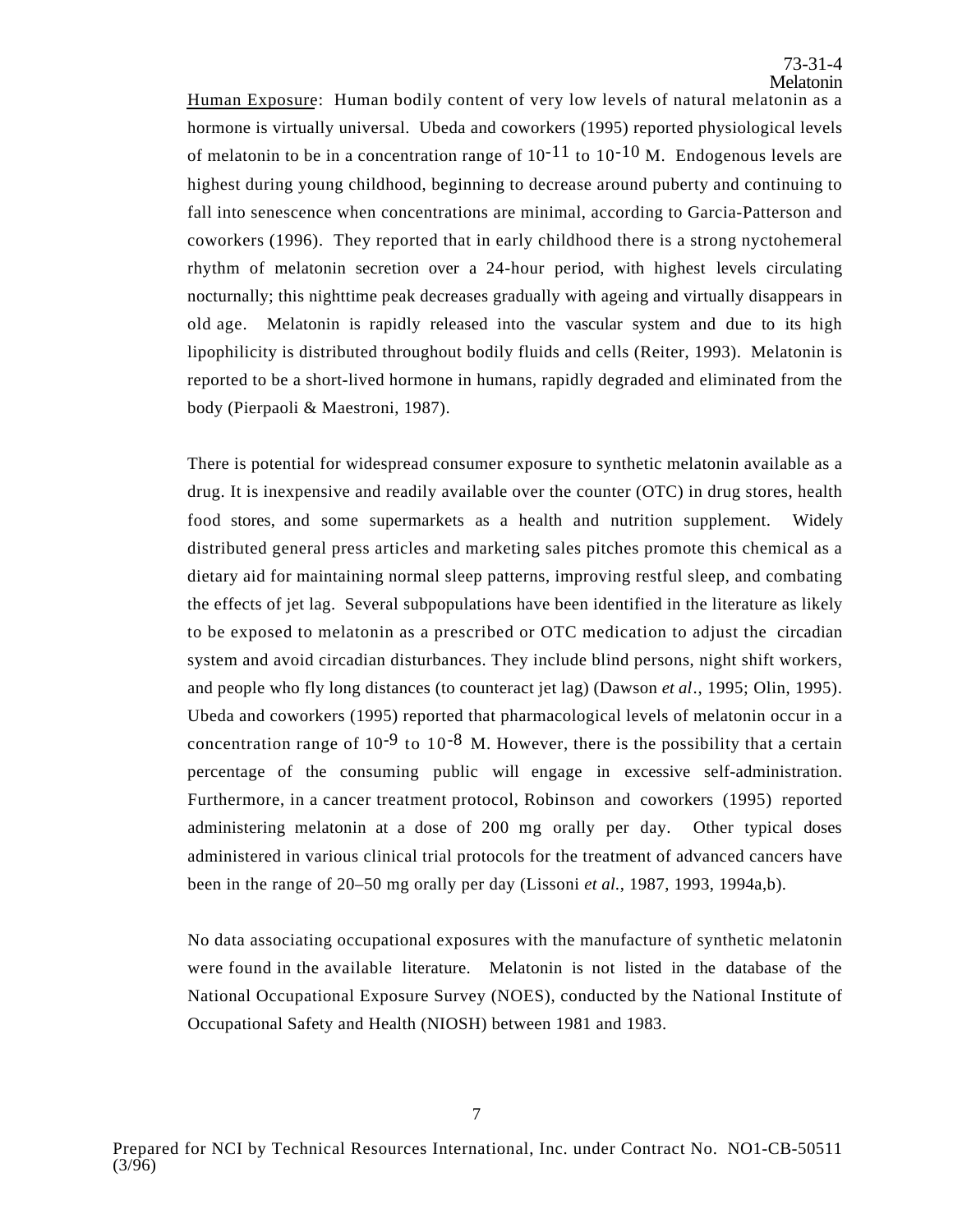Environmental Occurrence: Melatonin is a naturally occurring substance classified as a simple indole alkaloid and derivative of tryptamine (Cordell, 1978). It is a metabolite of the amino acid, tryptophan, and is derived enzymatically from its precursor, serotonin, *via*  the intermediate, N-acetylserotonin (Dubocovich, 1988; Hashizume, 1991; Tedesco *et al*., 1994). It is a hormone produced by the pineal gland as well as extra-pineal tissues in humans and other mammals and is present in many plants. It was first isolated by Lerner in 1958 from bovine pineal glands and reported to have potency as an amphibian skinlightening factor (Garcia-Patterson, 1996). No information was found in the available literature identifying melatonin in environmental media.

Regulatory Status: No standards or guidelines have been set by NIOSH or OSHA for occupational exposure to or workplace maximum allowable levels of melatonin. The American Conference of Governmental Industrial Hygienists (ACGIH) has not recommended a Threshold Limit Value (TLV) or Biological Exposure Index (BEI) for this compound.

Melatonin is marketed as a widely available, inexpensive nutrition and health aid; and as such falls under the Food and Drug Administration's (FDA's) Dietary Supplement Health and Education Act (DSHEA) category of "other dietary substance". Since it was available on the U.S. market prior to enactment with an assumption of generally recognized as safe (GRAS), FDA's position with regard to its status is uncertain because of the lack of certain animal toxicology data in pilot trials (Anon., 1995c). Therefore, in spite of any claims of medicinal effects, such as antioxidant properties, put out by the health food industry, FDA has the burden of proof in terms of possible toxicity or health hazard before any action can be taken to regulate the substance or restrict its availability in the marketplace.

As a veterinary supplement for use in a variety of fur-bearing and farm animals, melatonin falls under the jurisdiction of FDA's Center for Veterinary Medicine. It is a substance identified in New Animal Drug Application (NADA) # 140-846 with restrictions placed on its use under the Federal Food, Drug and Cosmetic Act (FFDCA), 21 CFR, New Animal Drug (NAD), part 500, subparts C/D: regulatory limits for added poisonous or deleterious substances reserved/naturally occurring poisonous or deleterious substances reserved. Under this regulation, the maximum dosage of melatonin allowed in silicon plastic implants for kits and mink is 2.7 mg of melatonin, with one implant allowed per animal; and use in food-producing animals is proscribed (CVM, 1996).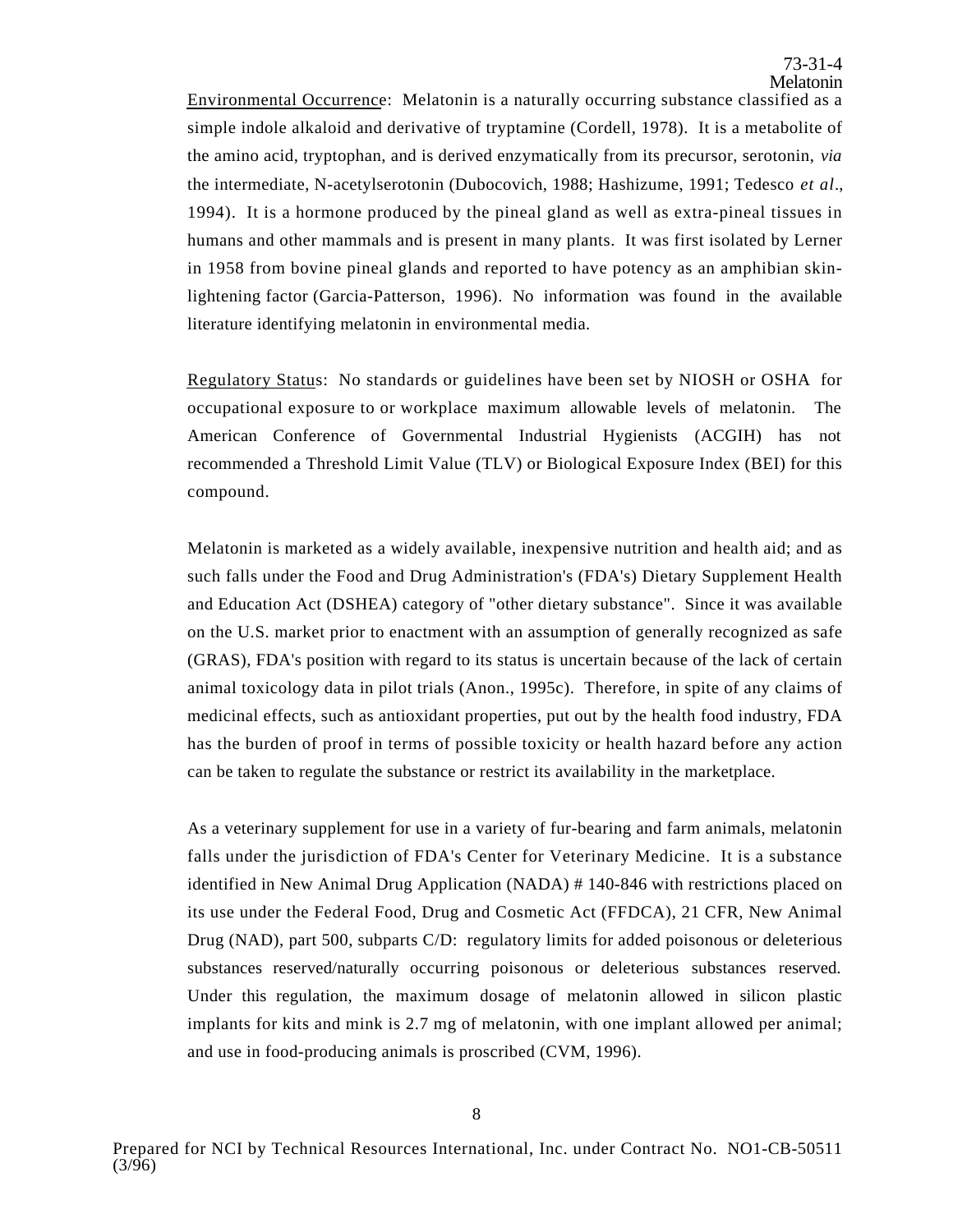In addition, melatonin is classified by FDA as an "orphan" drug which is prescribed for the treatment of circadian rhythm-related sleep disorders in blind patients (Olin, 1996). Based on the exclusivity of the market, it can be made available on a pre-approval basis as a drug intended for a small, specific population.

Actions taken by other governments to restrict the use of melatonin include the following:

- Melatonin is not authorized for sale in France because of lack of clinical trials and toxicity data (Anon., 1995d).
- \_ Belgium has also restricted sales of melatonin (Anon., 1996c).
- The United Kingdom through the authority of its Medicines Control Agency has ended the unrestricted sale of melatonin (Anon., 1995e).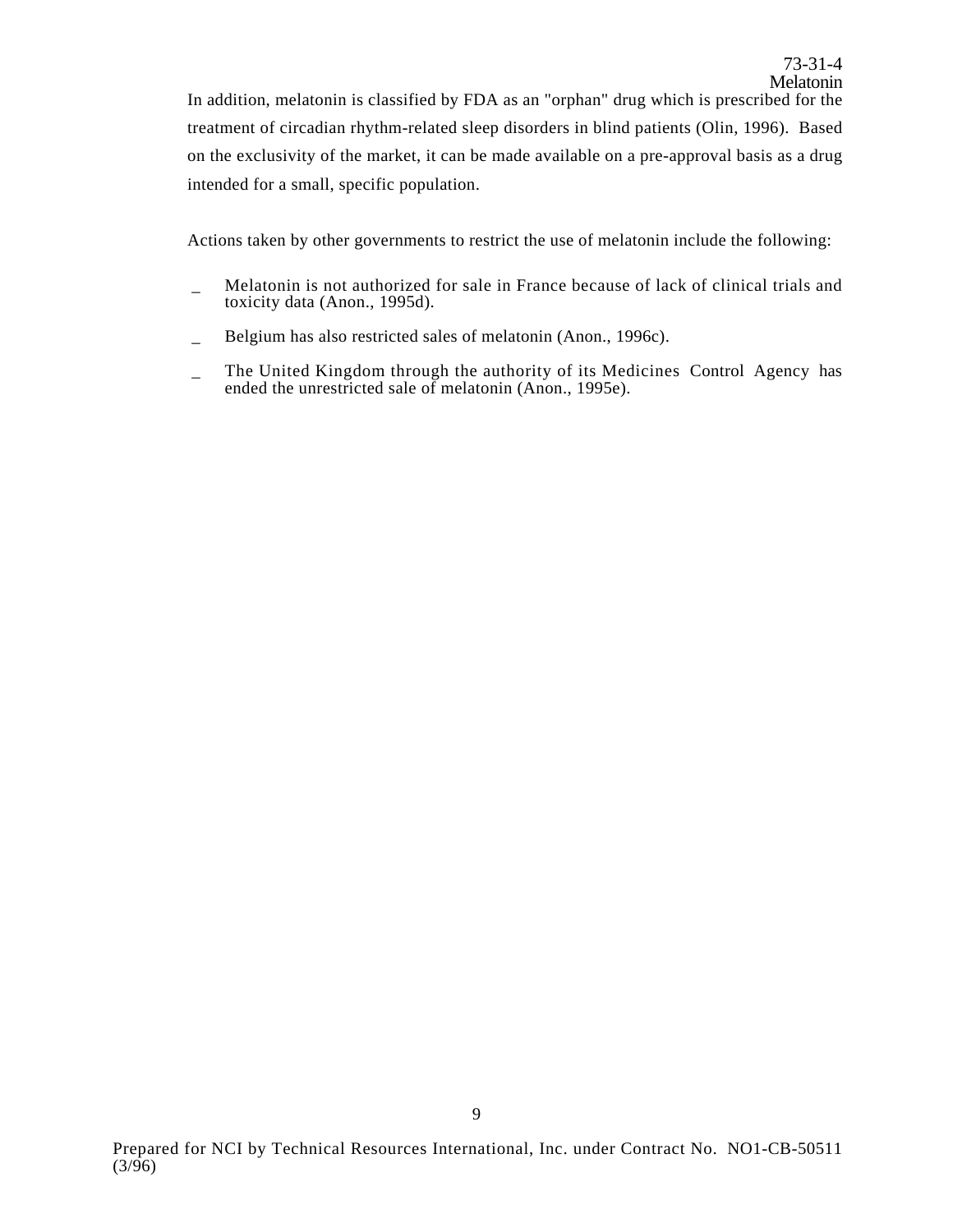#### EVIDENCE FOR POSSIBLE CARCINOGENIC ACTIVITY

Human Data: Although melatonin was first isolated and identified as the principal hormone of the pineal gland in 1958, the full dimensions of the physiologic role of the pineal gland in humans and the physiologic and pharmacological effects of melatonin continue to be investigated (Singer *et al*., 1995). Dubocovich (1988) reported that melatonin binding sites have been found in most areas of the human brain, but they appear to be most abundant in the hypothalamus. There are many reports in the literature relating sleep disturbances to lower levels of nightly melatonin excretion, a common occurrence in old age which has also reportedly been a finding in patients with some types of cancer. While there are many claims of beneficial effects associated with melatonin, some unsubstantiated or clearly exaggerated, little information can be found in the literature about undesirable or toxic effects of this chemical or potential adverse interactions with other substances. However, the following precautions are included with one or two brands of melatonin: keep out of reach of children and consult a physician before using if pregnant or nursing or if a preexisting condition exists, including diabetes, depression, leukemia, epilepsy or autoimmune disease (Anon. 1995f; PDR, 1996).

Nordlund & Lerner (1977) administered melatonin orally at a high dose of 1 g per day (250 mg, 4 x day) to 5 humans with hyperpigmented skin for a prolonged period (25-30 days) to study effects on skin color and release of pituitary hormones. They reported that, while melatonin depressed the level of luteinizing hormone (LH) in serum and may have inhibited to some extent the release of pituitary growth hormone in response to stress or Ldopa stimulation, aside from increased drowsiness, there was no evidence of any toxic effect on eyes, liver, kidneys or bone marrow. Based on clinical trials in which high doses of melatonin (200 mg: 50 mg 4 x day) were administered orally to patients with metastatic cutaneous malignant melanoma, Robinson and coworkers (1995) reported that, while melatonin lacked significant therapeutic benefits, there were also only minimal side effects, including no significant effects on sleep patterns, mood, or biorhythms in their studies. The authors observed that melatonin showed little toxicity even at very high daily oral doses.

No epidemiological studies or case reports investigating the association of exposure to melatonin and cancer risk in humans were identified in the available literature. However, researchers have noted altered levels of melatonin in patients with some cancers. For example, Tamarkin and co-workers (1982) reported that the nocturnal plasma melatonin peak was depressed in patients with estrogen-receptor positive breast cancer. Numerous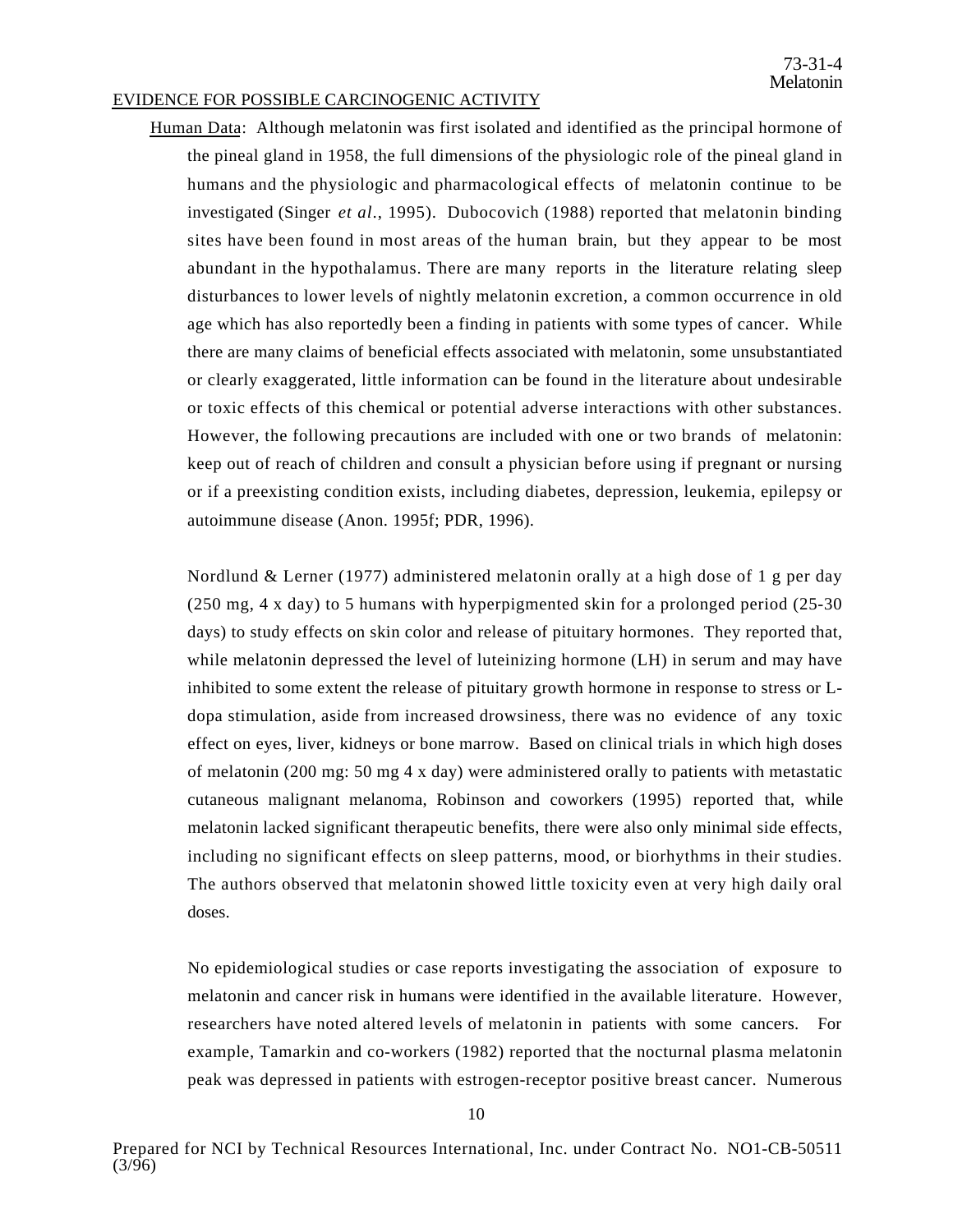reports were identified in the available literature which suggest an association between melatonin administration and a suppression of tumorigenesis (anticarcinogenesis).

#### *Anticarcinogenicity*

Altered circulating melatonin levels have been noted in patients with cancer, but existence of a causal relationship or etiological significance continues to be investigated. For example, Tamarkin *et al*. (1982) reported investigating plasma melatonin concentrations in 20 women with stage I or II breast cancer. In 10 patients with estrogen receptor (ER) positive tumors, nocturnal plasma melatonin increase was much lower than in 8 controls. Lowest peak plasma melatonin concentrations corresponded to occurrence of tumors with highest ER concentrations. The authors concluded that low nocturnal melatonin concentrations may indicate the presence of hormonally dependent breast cancer and postulated that absence of a nocturnal rise/peak in melatonin plasma concentration could serve as a biochemical marker for increased risk of developing ER positive breast cancer. Furthermore, melatonin has been attributed with the ability to inhibit tumor growth *in vivo*  and *in vitro*, and the pineal gland which produces it has been referred to as the oncostatic gland. Recent studies have shown that melatonin can profoundly influence tumor progression induced by chemical carcinogens and modulate enzymes involved in xenobiotic metabolism and detoxification (Tan *et al*, 1993).

Melatonin, both alone and in combination with other agents, has been studied for anticarcinogenic or carcinostatic activity against a variety of human cancers. A number of clinical trials have been undertaken to assess therapeutic melatonin administration to patients with advanced or metastatic cancers where standard therapies had been tried and failed. Some results medical researchers have reported from clinical studies are briefly summarized as follows.

- $\overline{a}$ A group of 19 patients with advanced solid tumors received melatonin at a dose of 20 mg/day im for 2 months followed by a lower maintenance dose in patients experiencing remission, stabilization or performance status (PS) improvement. Evident improvement was reported in 6 out of 10 patients with higher PS, whereas 7 of 9 patients with very poor PS died during the first 2 months of therapy (Lissoni *et al*., 1987).
- $\overline{a}$ A group of 35 patients with advanced digestive tract tumors and a high rate of metastases and 41 of a randomized trial group of 80 patients with locally advanced or metastatic solid tumors other than renal cell cancer or melanoma received oral melatonin (50 mg/day for 2 chemotherapy cycles; 40 mg/day) concomitantly with low sc doses of interleukin-2 (IL-2). The authors reported that in the first trial melatonin was well tolerated and of low toxicity and produced an overall beneficial response in 8/35 (23%) and in the second trial combinatorial treatment with melatonin produced a demonstrated increase in the efficacy of IL-2 therapy (Lissoni *et al*., 1993; Lissoni *et al*., 1994a,b).

Prepared for NCI by Technical Resources International, Inc. under Contract No. NO1-CB-50511 (3/96)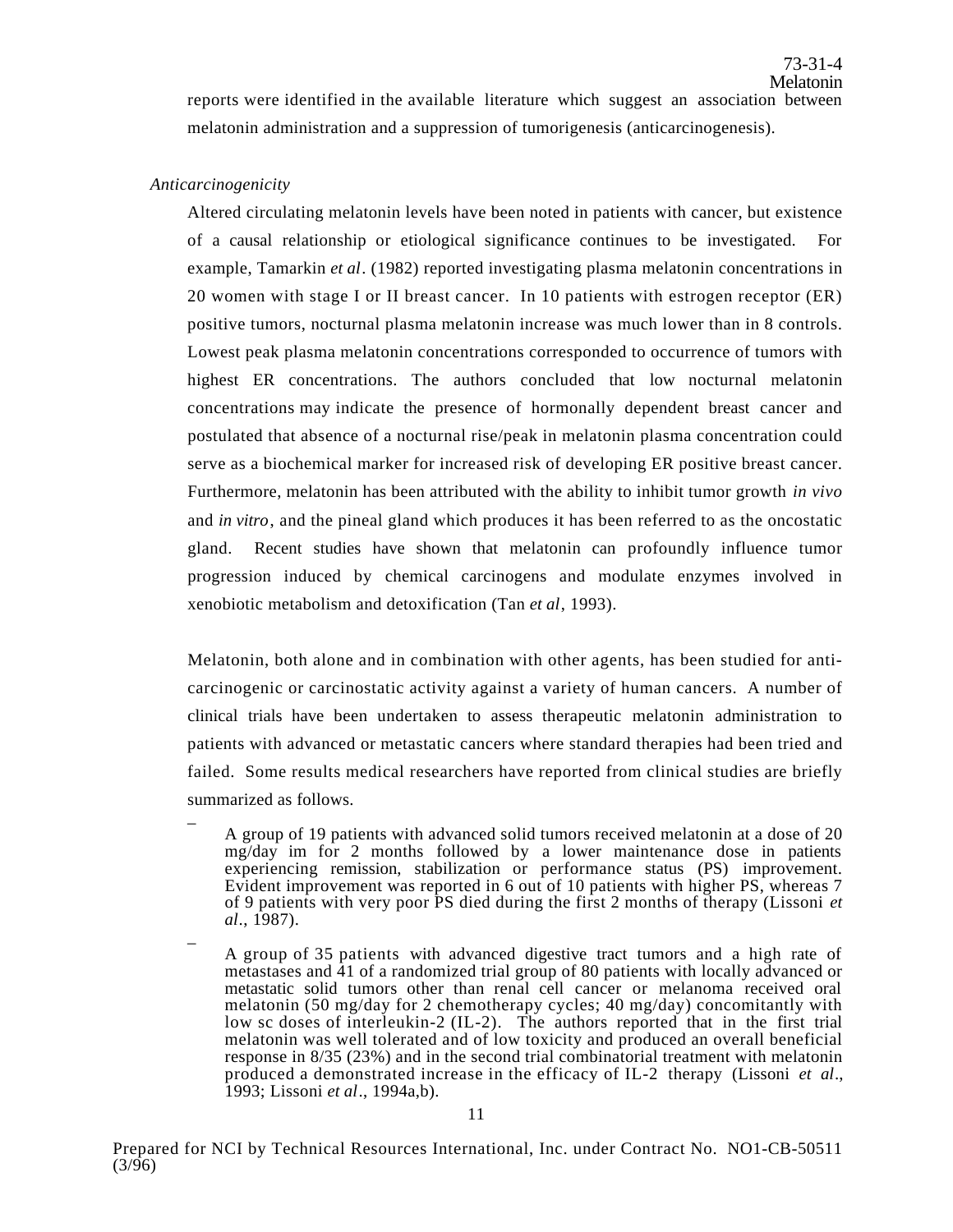$\overline{a}$ Very high dose and lower dose (700 mg and 200 mg/day orally) melatonin was administered to groups of patients with metastatic malignant melanoma, but the authors reported that little therapeutic benefit was derived from the use of melatonin (Robinson *et al*, 1995).

Another area of current investigations relates to findings that *in vivo* oncostatic action of melatonin could be exerted, in part, through modulation of the levels of gap junctional intercellular communication linked to the regulation of cell proliferation and differentiation (Ubeda *et al*., 1995a). Furthermore, there is recent evidence that extremely low frequency (ELF) magnetic fields (MF) may act as cancer promoters and co-promoters. *In vivo* exposures to ELF-MF in several different organisms have been shown to alter melatonin secretion by the pineal gland; and it has been reported that 60 Hz MF blocked the melatonin-induced inhibition of cell proliferation *in vitro* in human breast cancer cells (Ubeda *et al*., 1995b).

## Animal Data:

*Acute* 

The acute toxicity of melatonin in rats and mice was determined by Sugden (1983). He reported that administration of large doses by several routes (oral, sc, ip, iv) caused similar behavioral effects in both species. A high dose (400 mg/kg) typically produced vasodilation, piloerection, ptosis, muscle relaxation, reduced motor activity and ataxia; while higher doses led to impairment of righting, placing and flexor reflexes, marked reduction in body temperature, and respiratory distress preceding death. Calculated  $LD_{50}$ values for male Sprague-Dawley rats and MFI mice from Sugden (1983) are presented in Table 2. Numerous  $TD<sub>LO</sub>$  values for melatonin in various animals by various routes of administration were identified in RTECS, mainly in conjunction with efficacy studies (NLM, 1996b). Some values also cited in Sax and Lewis (1989) are included in Table 2.

| Route                 | <b>Species</b>                                                      | <b>Toxicity Value</b>                                                                            | Reference                                                                                    |  |  |
|-----------------------|---------------------------------------------------------------------|--------------------------------------------------------------------------------------------------|----------------------------------------------------------------------------------------------|--|--|
| oral                  | rat $(S-D)$                                                         | $LD_{50} = >3200$ mg/kg                                                                          | Sugden (1983)                                                                                |  |  |
|                       | rat (ID pre)                                                        | $TDLO = 27 mg/kg$                                                                                | Sax & Lewis, 1989/NLM, 1996                                                                  |  |  |
|                       | mouse (MFI)                                                         | $LD_{50} = 1250$ mg/kg                                                                           | Sugden (1983)                                                                                |  |  |
| subcutan<br>eous (sc) | rat $(S-D)$<br>mouse (MFI)<br>mouse $(20W-I)$<br>hamster (60D male) | $LD_{50}$ = >>1600 mg/kg<br>$LD_{50}$ = >>1600 mg/kg<br>$TDLO = 4200$ mg/kg<br>$TDLO = 12 mg/kg$ | Sugden (1983)<br>Sugden (1983)<br>Sax & Lewis, 1989/NLM, 1996<br>Sax & Lewis, 1989/NLM, 1996 |  |  |
|                       |                                                                     |                                                                                                  |                                                                                              |  |  |

**Table 2. Acute toxicity data for melatonin** 

Prepared for NCI by Technical Resources International, Inc. under Contract No. NO1-CB-50511 (3/96)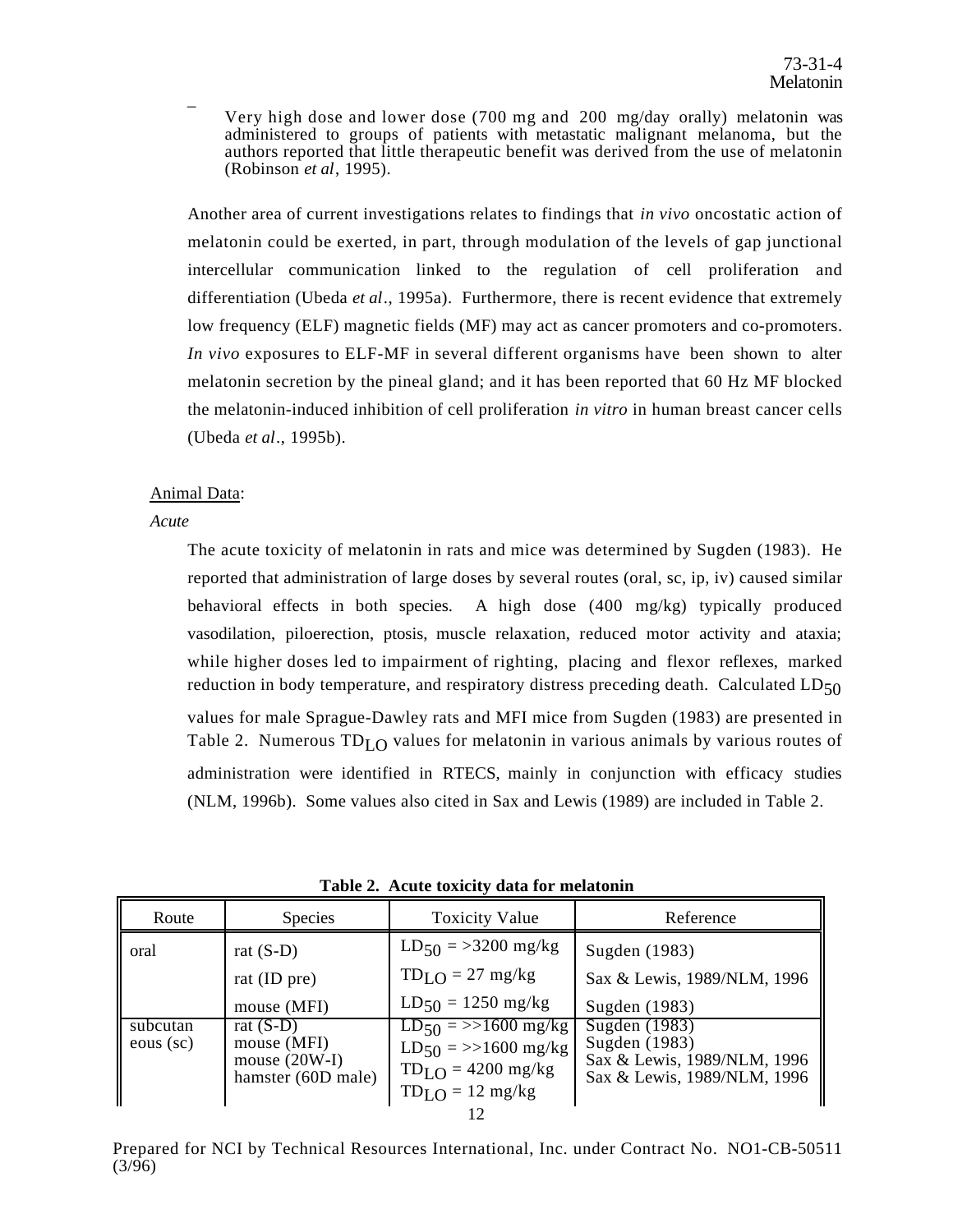| intraperi           | rat $(S-D)$                         | $LD_{50} = 1131$ mg/kg                                                          | Sugden (1983)                                                 |
|---------------------|-------------------------------------|---------------------------------------------------------------------------------|---------------------------------------------------------------|
| toneal $(ip)$       | mouse (MFI)                         | $LD_{50} = 1168$ mg/kg                                                          | Sugden (1983)                                                 |
| intravenous<br>(iv) | rat $(S-D)$<br>mouse (MFI)<br>mouse | $LD_{50} = 356$ mg/kg<br>$LD_{50} = 472 \text{ mg/kg}$<br>$LD_{50} = 180$ mg/kg | Sugden (1983)<br>Sugden (1983)<br>Sax & Lewis, 1989/NLM, 1996 |

## *Subchronic*

Two animal studies, in which adults received long-term administration of melatonin, are summarized briefly as follows. Enhanced longevity was a reported result in both; there were no observations of toxic or carcinogenic effects related to melatonin administration.

- Pierpaoli and Regelson (1994) reported the effects in BALB/c female mice of melatonin administration, 10 µg (dissolved to 0.01% in ethanol)/ml of tap water during a fixed cycle of darkness starting at 15 months. Their findings included average survival, median survival, and absolute upper limit of survival in melatonintreated animals  $(843 \text{ days}, 28.1 \text{ months}, 29.4 \text{ months})$  compared with controls  $(715 \text{ months}, 29.4 \text{ months})$ days, 23.8 months, 27.2 months). They reported an equal variance *t* test for unpaired normal samples treated *vs*. controls of  $P < 0.001$  and no significant weight differences between control and melatonin-treated mice throughout the study. They also cited prior studies in which New Zealand Black (NZB) female mice were given melatonin in drinking water day and night starting at 5 months and C57BL/6 male mice were given melatonin in drinking water during a dark cycle starting at 19 months of age (*i.e.* at the expected onset of age-related deaths). Both studies showed life prolongation of dark-cycle melatonin-treated animals when compared with controls.
- Oaknin-Bendahan and coworkers (1995) studied the effects of long-term (16 month) oral administration of melatonin to adult CD rats for evidence of increased survival and modulation of age-related reduction of testosterone levels and brain melatonin binding sites. CD rats reportedly have a maximum life span of 30-35 months, with 20% mortality at 20-25 months. A treatment group of 15 rats (11-13 months old) receiving 4 mg (dissolved in 100 µg dimethylsulfoxide) /L *ad lib* in drinking water and a vehicle control group of 16 rats were observed for up to age 29 months, when surviving animals were sacrificed. The authors reported that melatonin supplementation markedly increased the number of rats which survived to the age of  $27-29$  months (87%) while survival of the control group was in agreement with the life expectancy of the species (43%).

## *Chronic/Carcinogenicity*

No 2-year carcinogenicity studies of melatonin in animals were identified in the available literature. However, Malakhova and Raushenbakh (1986) reported a slight increase (26% compared with 18% in controls) in the frequency of transplacental neoplasms in the offspring of C57BL/6 mice injected subcutaneously with melatonin.

## *Anticarcinogenicity*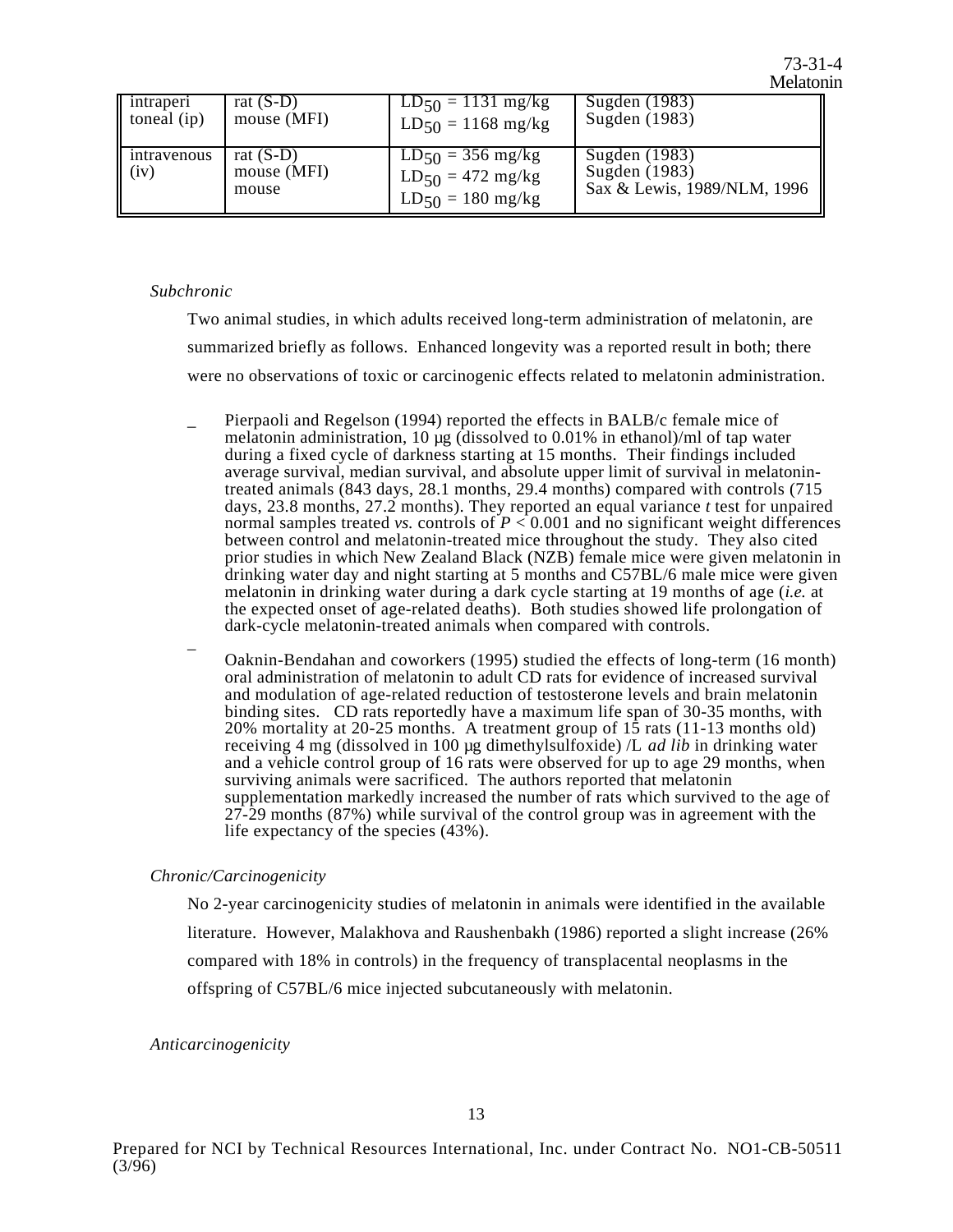Melatonin treatment has been reported to decrease the growth of mammary glands in pubertal and pregnant mice. Based on *in vitro* organ culture studies, Recio and co-workers (1994) reported that melatonin inhibited murine mammary gland growth at  $\mu$ M concentrations and increased it a pM concentrations (which may correspond to an association with physiologic pubertal development). They summarized the complexities of melatonin's modulatory role in mammary gland growth, based on the published findings of a number of researchers. A possible anticarcinogenic role for melatonin either alone or in combination with another substance has been investigated in the following studies.

- Subramanian and Kothari (1991) studied spontaneous mammary tumor incidence in C3H/Jax mice, an animal model for human breast cancer, following prolonged oral melatonin administration. A group of 39 mice received melatonin (dissolved in ethanol) in drinking water around the clock (25 µg/mouse/day from day 21 to day 44; 50 µg/mouse/day from day 45 to sacrifice at 1 yr). They reported that melatonin modulated the degree of development of mammary epithelium and significantly reduced spontaneous mammary tumor incidence; 62.5% of control animals developed tumors *vs*. 23.1% in the melatonin treated group (*P*<0.02).
- $\overline{a}$ Tamarkin and coworkers (1981) investigated the effect of melatonin administration on the incidence of 7,12-dimethylbenz(*a*)anthracene (DMBA)-induced mammary adenocarcinoma in Sprague-Dawley rats. They reported that, when a control group and a treatment group of 30 50-day old rats given a 15 mg dose of DMBA by intragastric intubation were put on a regimen of daily ip injections of 500 µg melatonin for the next consecutive 90 days, delayed onset and reduced incidence of tumors occurred. The animals were observed for 50 days after discontinuation of melatonin (140 days after dosing with DMBA), at which point 79% of the control animals, but only 20% of the melatonin treated animals had developed breast tumors.
- $\overline{a}$ Blask and coworkers (1991) investigated the effect of melatonin on estrogenresponsive rat mammary carcinogenesis caused by the direct acting DNA-alkylating agent, N-nitroso-N-methylurea, a mammary tumorigen in which the successive stages of initiation and promotion are well delineated. When female Sprague-Dawley rats received daily sc injections of melatonin (500 µg) only during the initiation phase of NMU mammary tumorigenesis (melatonin from age 37 days to 60 days and 2 doses of NMU administered on day 50 and day 60), the hormone was ineffective in altering tumor incidence or number over a 20-week observation period. When melatonin administration was delayed for 4 weeks after NMU injection and then continued throughout the remainder of the promotion phase, only tumor number was significantly lower than controls. However, when melatonin was administered during the entire promotion phase, both the incidence and numbers of tumors were significantly lower than controls. The authors concluded that melatonin inhibits of NMU-induced rat mammary tumorigenesis by acting the promotion rather than the initiation phase and that melatonin appears to have antiestrogenic properties.

#### Short-Term Tests

#### *Mutagenicity*

 $\overline{a}$ 

There is limited information in the available literature on the genotoxicity of melatonin.

The following test results indicate that melatonin exhibits a lack of mutagenicity or very

weak mutagenicity under specific conditions.

 $\mu$  Melatonin, at doses of 5, 50, 500 and 5000 µg/plate, was reported negative in an Ames assay in *Salmonella typhimurium* strains TA97, TA98 and TA100 both with and without metabolic activation with rat liver S9 (Neville *et al*., 1989).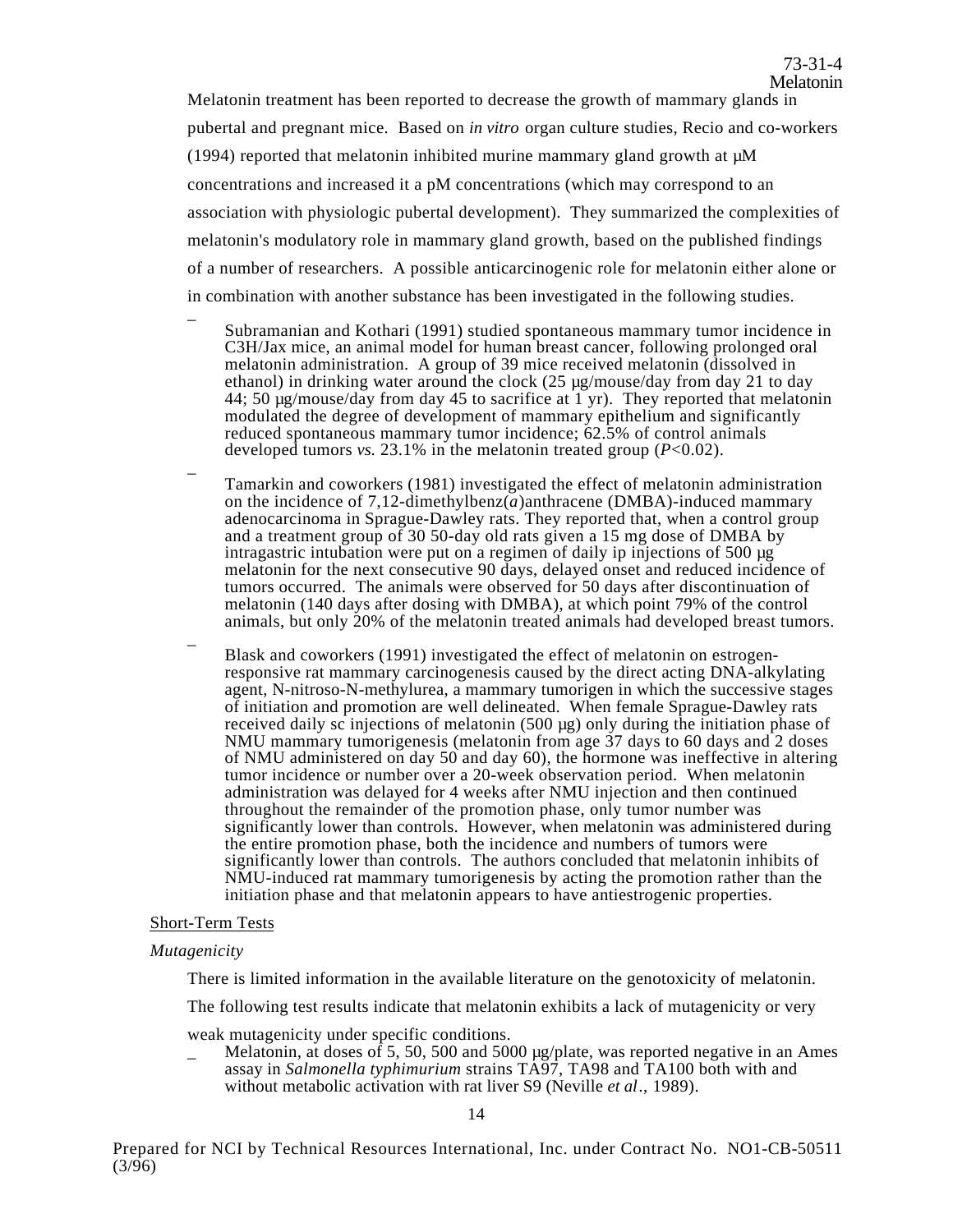Melatonin was reported negative at doses up to 500 µg per plate in an Ames assay in *Salmonella typhimurium* strain TA100 without metabolic activation. The test was repeated after treatment with nitrite under acidic conditions to evaluate whether melatonin showed potential to be nitrosated to a mutagen; after nitrite treatment melatonin was reported to show low mutagenic activity at doses of 100, 200 and 500 µg per plate in strain TA100 without metabolic activation (Hashizume *et al*., 1991).

# *Antimutagenicity*

Melatonin has been described as having antimutagenic and antioxidant properties. Tan and coworkers (1993) reported testing for melatonin's ability to protect against DNAadduct formation by the rat liver carcinogen, safrole. They coadministered safrole with a lower and higher dose of melatonin to 4-month old Sprague-Dawley rats as follows: 4 groups of 6 animals each received vehicle only (vegetable oil ip), safrole (300 mg/kg ip) or safrole with melatonin (0.2 mg/kg or 0.4 mg/kg sc in three equal doses over a 20 hour period). The animals were sacrificed at 24 hours and liver tissue examined for DNAadducts. No adducts were found in livers of the untreated (control) group. While DNAadducts were abundant in liver tissue of the safrole treated rats, melatonin at both dose levels significantly reduced safrole-induced DNA-adduct formation, with a greater effect observed in the higher dose group. The authors noted a dose-response relationship between melatonin levels and the ability of safrole to induce DNA-adducts, reporting an association of lowest DNA-adduct formation corresponding to highest circulating levels of melatonin.

According to Reiter (1993) melatonin is an antioxidant which affords protection to macromolecules, especially DNA within the nuclei of cells, against oxidative damage. He reported that melatonin acts as a more powerful free radical scavenger than vitamin E or glutathione, especially effective as a scavenger of hydroxyl radicals, and stimulates glutathione peroxidase activity, which is involved in the metabolism of hydroxyl radical precursor, hydrogen peroxide, to water. Additional antioxidant properties attributed to melatonin summarized as follows: highly potent antioxidant against lipid peroxidation and DNA damage due to the radiolysis of water or chemical carcinogen administration (Reiter *et al.*, 1993, 1995).

## *Antiproliferation*

Hill and coworkers (1992) reported that physiological concentrations of melatonin exerted an antiproliferative effect when tested with the MCF-7 breast cancer cell line and that striking morphological changes accompanied the growth inhibition. They also reported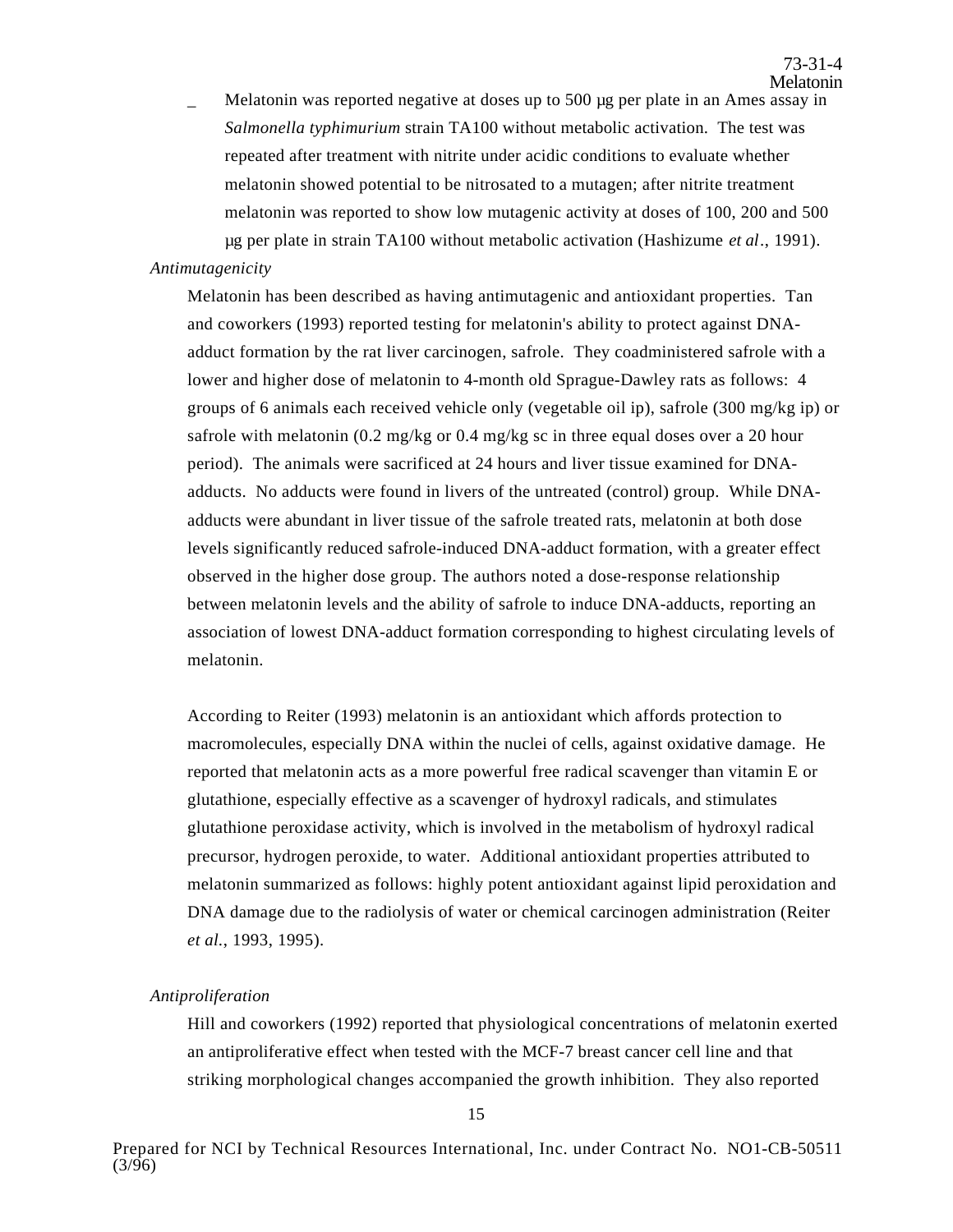the results of an investigation of the effects of melatonin on the proliferation of 10 human breast cancer cell lines, including MCF-7 and two other estrogen-responsive cell lines. Melatonin inhibited to varying degrees the proliferation of all three estrogen-responsive cell lines but failed to inhibit any of seven estrogen-unresponsive breast tumor cell lines. The melatonin effect on the MCF-7 cell line was mitigated in the presence of tamoxifen, and there was a lack of evidence of any synergistic or additive action of melatonin on tamoxifen's inhibition of MCF-7 cell growth. The authors postulated that the antiproliferative effects of melatonin are mediated through the estrogen-response pathway.

Metabolism: Williams (1959) did not address the metabolism of melatonin itself but reported that parent compound, indole, is metabolized in animals by an oxidation pathway to 3 hydroxy indole (indoxyl) which is excreted as conjugates of glucuronic and sulfuric acids. Indoxyl occurs normally in human urine as the sulfate, with daily output of 5-20 mg of indican (potassium indolyl-3-sulfate). Webb and Puig-Domingo (1995) reported that melatonin is metabolized in the liver to 6-hydroxymelatonin, which is conjugated to either glucuronide (20-30%) or sulfate (60-70%). The main metabolite excreted is urinary 6 hydroxymelatonin sulfate (6-sulfatoxymelatonin). Citing studies by a number of researchers they stated that an excellent correlation has been observed between pineal and circulating melatonin, urinary 6-hydroxymelatonin sulfate, and even salivary melatonin. Several recent studies which identified 6-hydroxymelatonin sulfate as the principal metabolite of melatonin described measurement of urinary levels of this metabolite as a method of studying pineal melatonin synthesis (Garfinkel *et al*., 1995; Reiter, 1996). Stieglitz and coworkers (1995) reported that, based on studies in the Djungerian hamster, the pineal gland is the major source of urinary 6-hydroxymelatonin sulfate and that its excretion varied according to a marked photoperiodic rhythm. Reiter (1996) reported observing a low daytime/high nighttime excretion of the sulfate metabolite in healthy humans, with 75 % of endogenously secreted melatonin accounted for as urinary 6 hydroxymelatonin sulfate. The plasma half-life of exogenous melatonin in rats is reported to be 27 minutes (Mauviard *et al*., 1995). Praast and coworkers (1995) reported that *in vitro* biotransformation in Fisher rats of melatonin to 6-hydroxymelatonin and conjugation to its sulfate is strongly inducible by phenobarbital and to a lesser degree by 7,12 dimethylbenz[a]anthracene and other polycyclic aromatic hydrocarbons with dramatic depletion of circulating melatonin. The authors suggest that this accelerated metabolic depression of plasma melatonin indicated by measuring levels in the liver homogenates of treated mature female animals may be associated with a decrease in melatonin's protection against cancer. Circulating nocturnal melatonin has been found to be lower in women with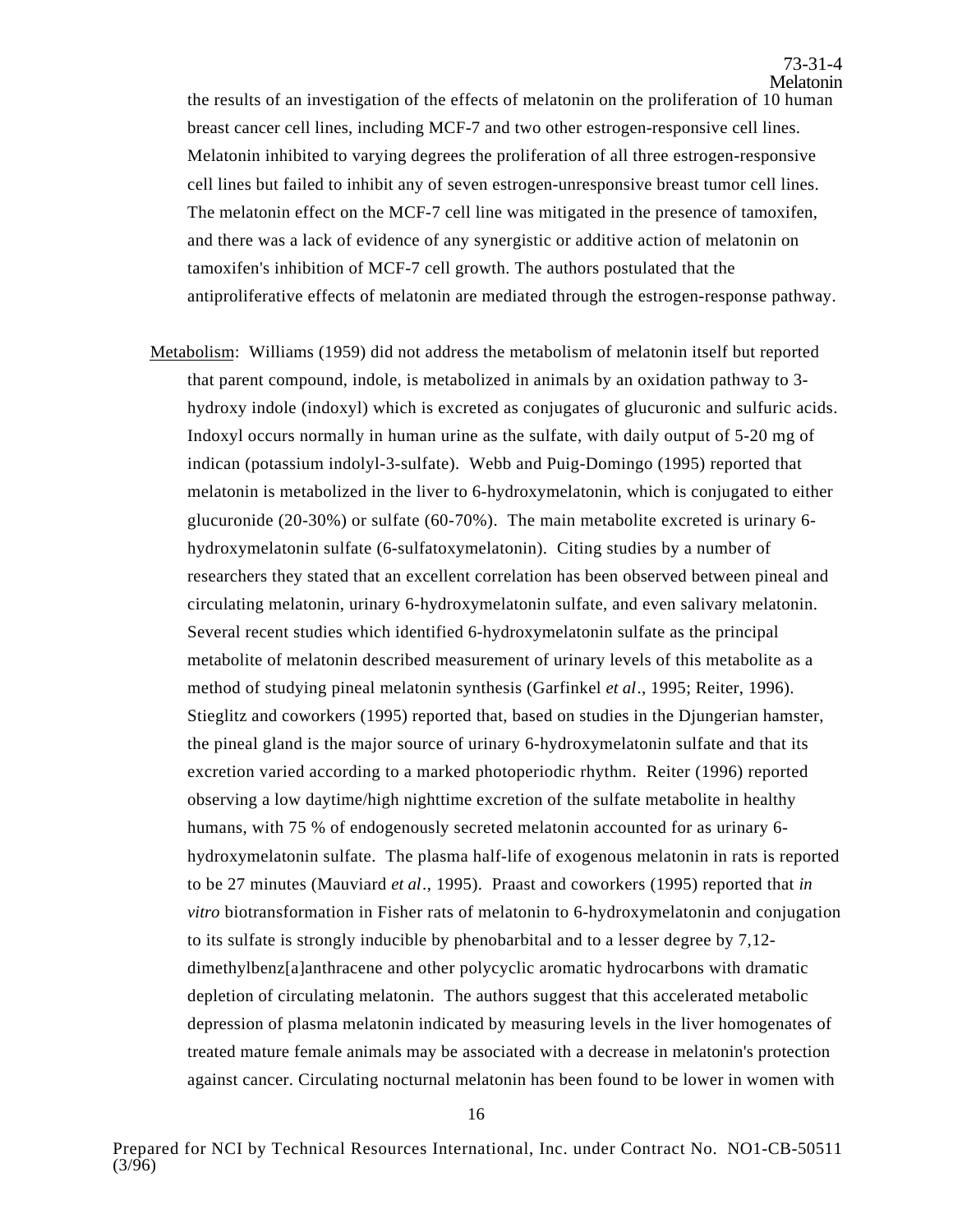breast cancer exhibiting positive estrogen receptors (Garcia-Patterson, 1996). The following pathway, adapted from Shellard and coworkers (1989), depicts the biotransformation of melatonin to its principal metabolite, 6-hydroxymelatonin: (See hard copy in Central Files for illustration)

- Other Biological Effects: There is an extensive body of literature addressing melatonin's possible involvement with endocrine systems and impact on secretions of numerous other hormones as well as its relationship to reproductive and immune system functions. Moreover, melatonin has also been reported to act as a radioprotector against the DNAdamaging effects of ionizing radiation (Reiter *et al*., 1995). The possibility that melatonin may influence human reproductive function is tentatively explored along with other aspects of melatonin's neurohormonal interactions in Pierpaoli and Maestroni (1987), Reiter (1991), and Garcia-Patterson *et al*., (1996), several reviews with extensive lists of references.
- Structure/Activity Relationships: Two compounds structurally similar to melatonin, 6-hydroxymelatonin and 5-methoxyindoleacetic acid (5-MIAA), were screened for relevant information associating these related chemicals with a mutagenic or carcinogenic effect. A summary of mutagenicity and carcinogenicity information found on melatonin and these two structurally related chemicals is presented in Table 3.

Malakhova and Raushenbakh (1986) reported a more than twofold increase in the frequency (52%) of development of transplacental neoplasms in the offspring of C57BL/6 mice treated with 5-MIAA during pregnancy compared with controls (18%). After administration of 5-MIAA (2.5 mg in 0.25 ml water 3 x week over a lengthy period for a total dose of up to 100 mg per mouse) injected subcutaneously into adult female mice during the prenatal period, 26 of 32 offspring developed neoplasms (mainly hemoblastoses, especially lymphosarcomas). The tumors were larger and appeared sooner (at 17-21 months *vs* 21-22 months for comparable spontaneous neoplasms in controls). 5- MIAA showed much stronger transplacental carcinogenic potential than melatonin.

Pierrefiche and coworkers (1993) have attributed the antioxidant activity of melatonin, both *in vivo* and *in vitro*, to the indole structure of the molecule; moreover, they reported that the principle hepatic metabolite, 6-hydroxymelatonin, shows greater antioxidant activity than melatonin. Other pineal indoles structurally related to melatonin have been reported to have antiproliferative and antitumorigenic effects on cultured tumor cell lines.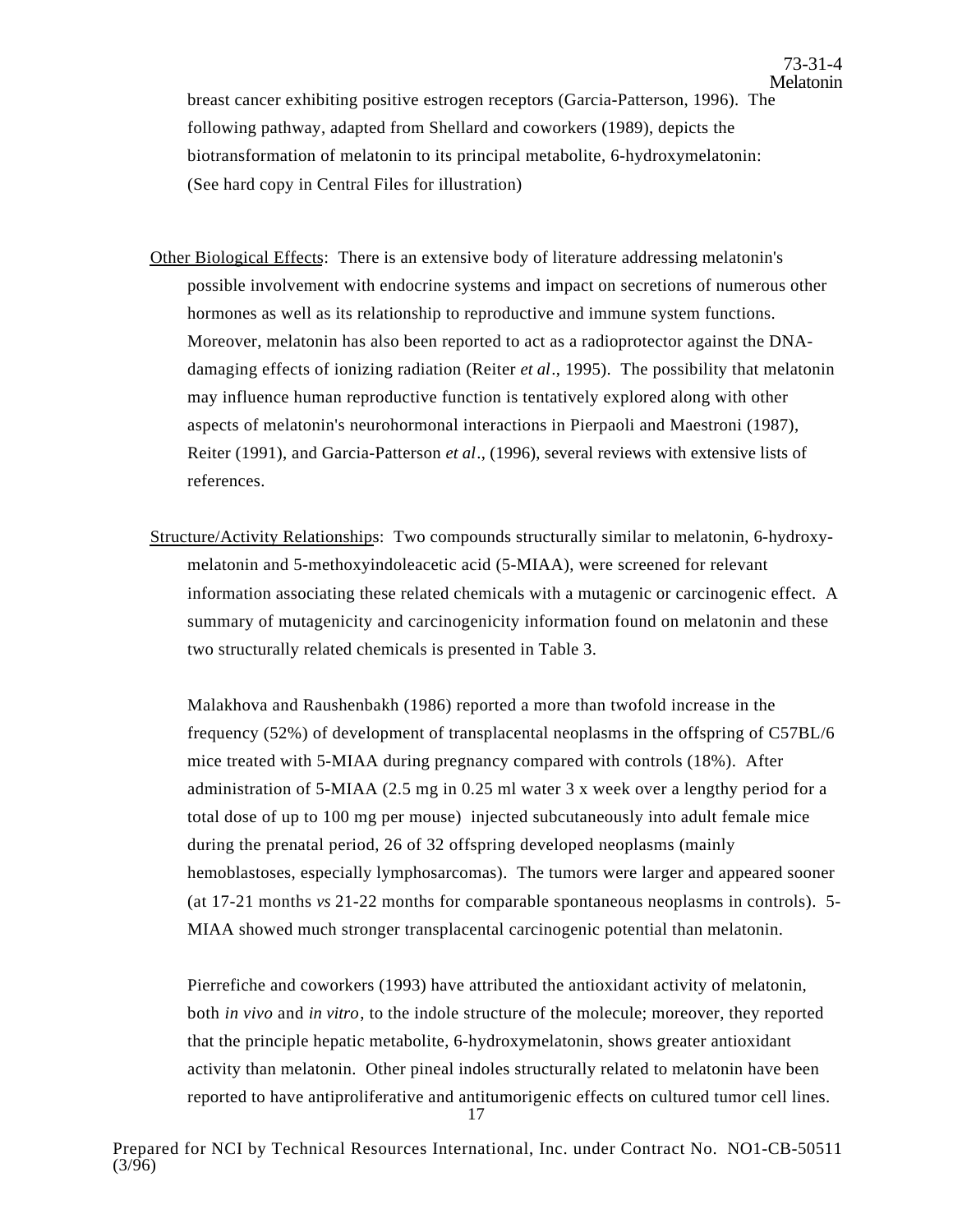Sze and coworkers (1993) examined the proliferative effect of each of seven related compounds on a variety of tumor cell lines, including melanoma (B16), sarcoma (S180),macrophage-like cell line (PU5), fibroblasts (3T3), and choriocarcinoma (JAr). They reported the inhibitory potency of these indoles in descending order as follows: methoxytryptamine > melatonin, methoxytryptophol, hydroxytryptophol, and methoxyindoleacetic acid > serotonin and hydroxyindoleacetic acid.

|  |  |  |  |  |  |  |  | Table 3. Summary of Information on Melatonin and Two Structurally Related Compounds |
|--|--|--|--|--|--|--|--|-------------------------------------------------------------------------------------|
|--|--|--|--|--|--|--|--|-------------------------------------------------------------------------------------|

| Chemical name<br>[CAS RN]                          | Carcinogenicity data                                                                                                                                                                                                                                                                                                                | Mutagenicity data                                                                                                                                                                                                                                                                                                        |  |  |
|----------------------------------------------------|-------------------------------------------------------------------------------------------------------------------------------------------------------------------------------------------------------------------------------------------------------------------------------------------------------------------------------------|--------------------------------------------------------------------------------------------------------------------------------------------------------------------------------------------------------------------------------------------------------------------------------------------------------------------------|--|--|
| Melatonin<br>$[73-31-4]$                           | no data found (NDF) supporting<br>association with a carcinogenic effect in<br>humans                                                                                                                                                                                                                                               | negative with or without S9 at 5, 50, 500<br>and 5000 $\mu$ g/plate in <i>S. typhimurium</i> strains<br>TA97, 98 and 100 (Neville et al., 1989)                                                                                                                                                                          |  |  |
|                                                    | slight increase in frequency of<br>transplacental neoplasms in offspring of<br>C57BL/6 mice injected sc during<br>pregnancy (Malakhova & Raushenbakh,<br>1986)<br>possible anticarcinogenic role<br>demonstrated in humans and animals<br>based on studies of mitigating effects<br>toward tumorigenicity (see text for<br>details) | mutagen precursor, weakly positive after<br>nitrite treatment in S. typhimurium strain<br>TA100 without S9 (Hashizume et al., 1991)<br>antimutagenic based on ability to reduce<br>safrole-induced DNA-adduct formation in the<br>livers of Sprague-Dawley rats with a dose-<br>response relationship (Tan et al., 1993) |  |  |
| 6-hydroxymelatonin<br>$[2208-41-5]$                | <b>NDF</b>                                                                                                                                                                                                                                                                                                                          | negative with or without $S9$ at 0.1, 1, 10<br>and $100 \mu g$ /plate in S. typhimurium strains<br>TA97, 98 and 100 (Neville et al., 1989)                                                                                                                                                                               |  |  |
| 5-methoxyindole-3-<br>acetic acid<br>$[3471-31-6]$ | significant increase in frequency of<br>transplacental neoplasms in offspring of<br>C57BL/6 mice injected sc during<br>pregnancy (Malakhova & Raushenbakh,<br>1986)                                                                                                                                                                 | <b>NDF</b>                                                                                                                                                                                                                                                                                                               |  |  |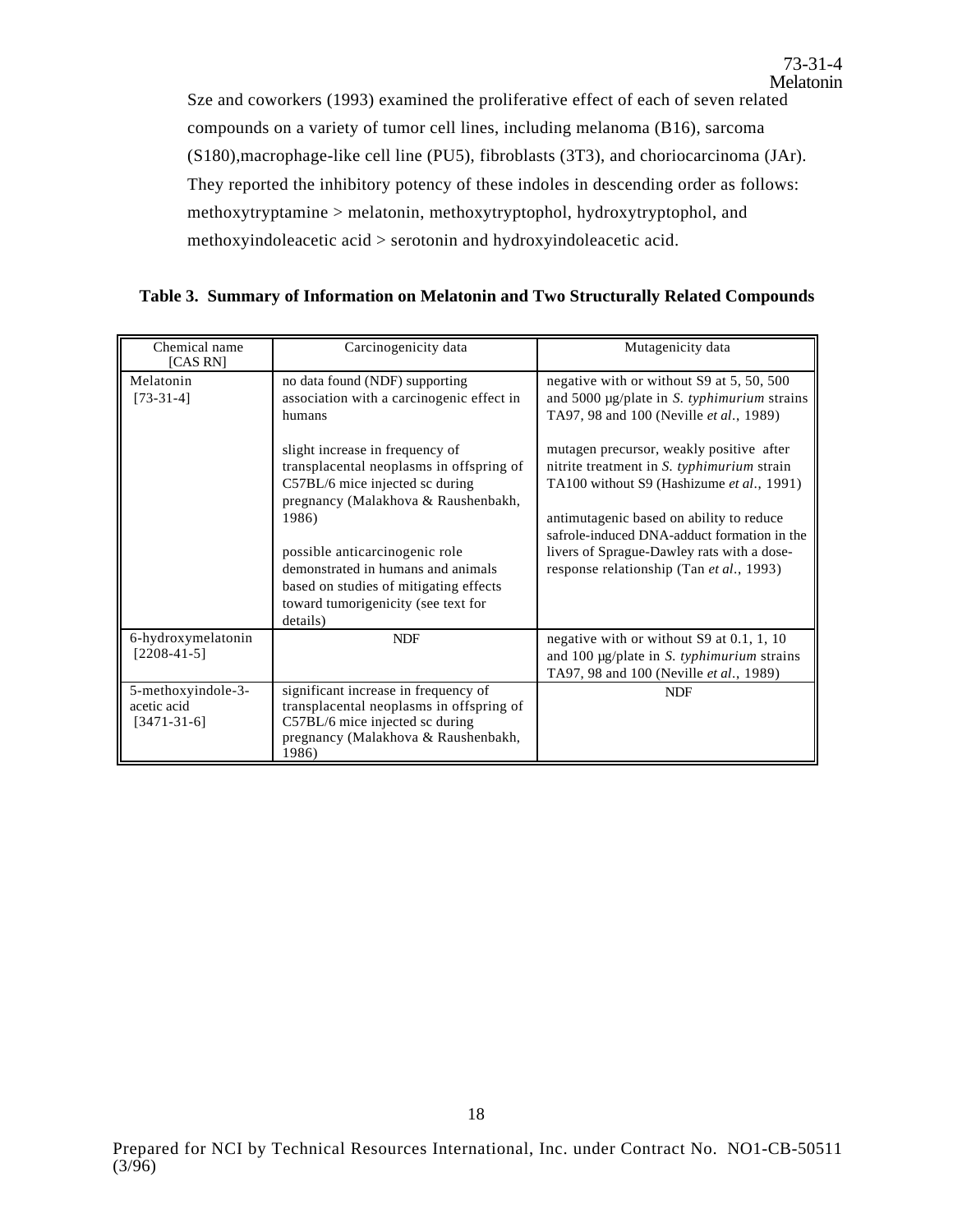#### REFERENCES

Aldrich (1994) *Catalog Handbook of Fine Chemicals 1994-1995*, Milwaukee, WI, Aldrich Chemical Co., Inc., p. 891

Anon. (1994a) Sales of melatonin grow in US. *Gazeta Mercantil*, (13 Sept. 1994), (20.418), 10 [Abstract 00319233. In: Dialog, 1996c]

Anon. (1994b) *Dorland's Illustrated Medical Dictionary*, 28th ed., Philadelphia, PA, W.B. Saunders Co., p. 1005

Anon. (1995a) Marker briefs: Melatonin. *Chem. Mark. Rep.*, (16 Oct. 1995) **248**(16), 16-17

Anon. (1995b) Advertisement: Melatonin. *Chem. Mark. Rep.*, (13 Feb. 1995) **247**(7), 20

Anon. (1995c) Alternative medicine approvals based on pilot efficacy trials urged by consultant. *The Tan Sheet*, (June 12, 1995) **3**(Issue 24) [Abstract 00124331. In: Dialog, 1996b]

Anon. (1995d) Israel: Finetech to begin melatonin production in Mar 1996. *Chimie Actualities*, (25 Dec 1995) (572), B6 [Abstract 00387957. In: Dialog, 1996c]

Anon. (1995e) UK ends free sale of melatonin. *World Pharm. News*, (OTC News Supplement, Nov 1995), (21), 4 [Abstract 0535647. In: Dialog, 1996d]

Anon. (1995f) Herbal Roulette. *Consumer Reports*, [November 1995] **60**(11), 698-705

Anon. (1996a) Melatonin. *Chem. Mark. Rep.*, [11 March 1996] **249**(11), 15

Anon. (1996b) Advertisements: US Air *In Flight* Magazine; Rodman's Drug Store advertising sheet; General Nutrition Centers (GNC) advertising leaflet

Anon. (1996c) European measures against melatonin. *World Pharm. News*, (OTC News Supplement, Feb 1996), (24), 3 [Abstract 0543562. In: Dialog, 1996d]

Blask, D.E., Pelletier, D.B., Hill, S.M., Lemus-Wilson, A., Grosso, D.S., Wilson, S.T. & Wise, M.E. (1991) Pineal melatonin inhibition of tumor promotion in the N-nitroso-N-methylurea model of mammary carcinogenesis: potential involvement of antiestrogenic mechanisms *in vivo*. *J. Cancer Res. Clin. Oncol.*, **117**, 526-532

Budavari, S., ed. (1989) *The Merck Index*, 11th ed., Rahway, NJ, Merck & Co., Inc., p. 912

Calbiochem (1995) *Calbiochem Transduction Catalog & Technical Resource 1995*, San Diego, CA, Calbiochem-Novabiochem International, p. 220

Cavallo, A. & Hassan, M. (1995) Stability of melatonin in aqueous solution. *J. Pineal Res.*, **18**(2), 90- 92

Chemical Information Services, Inc. (1995) *International Directory of Pharmaceutical Ingredients*, 1995/96 edition, Dallas, TX, CIS Information Services, Inc., pp 605,71A,76A,124A

Cordell, G.A. (1978) Alkaloids. In: Grayson, M., ed., *Kirk-Othmer Encyclopedia of Chemical Technology*, 3rd ed., Vol. 1, New York, John Wiley & Sons, Inc., p. 906

CVM (1996) Melatonin Freedom of Information Summary, Rockville, MD, Center for Veterinary Medicine, Food and Drug Administration, Department of Health and Human Services, Internet address: http://www.cvm.fda.gov/

Prepared for NCI by Technical Resources International, Inc. under Contract No. NO1-CB-50511  $(3/\overline{96})$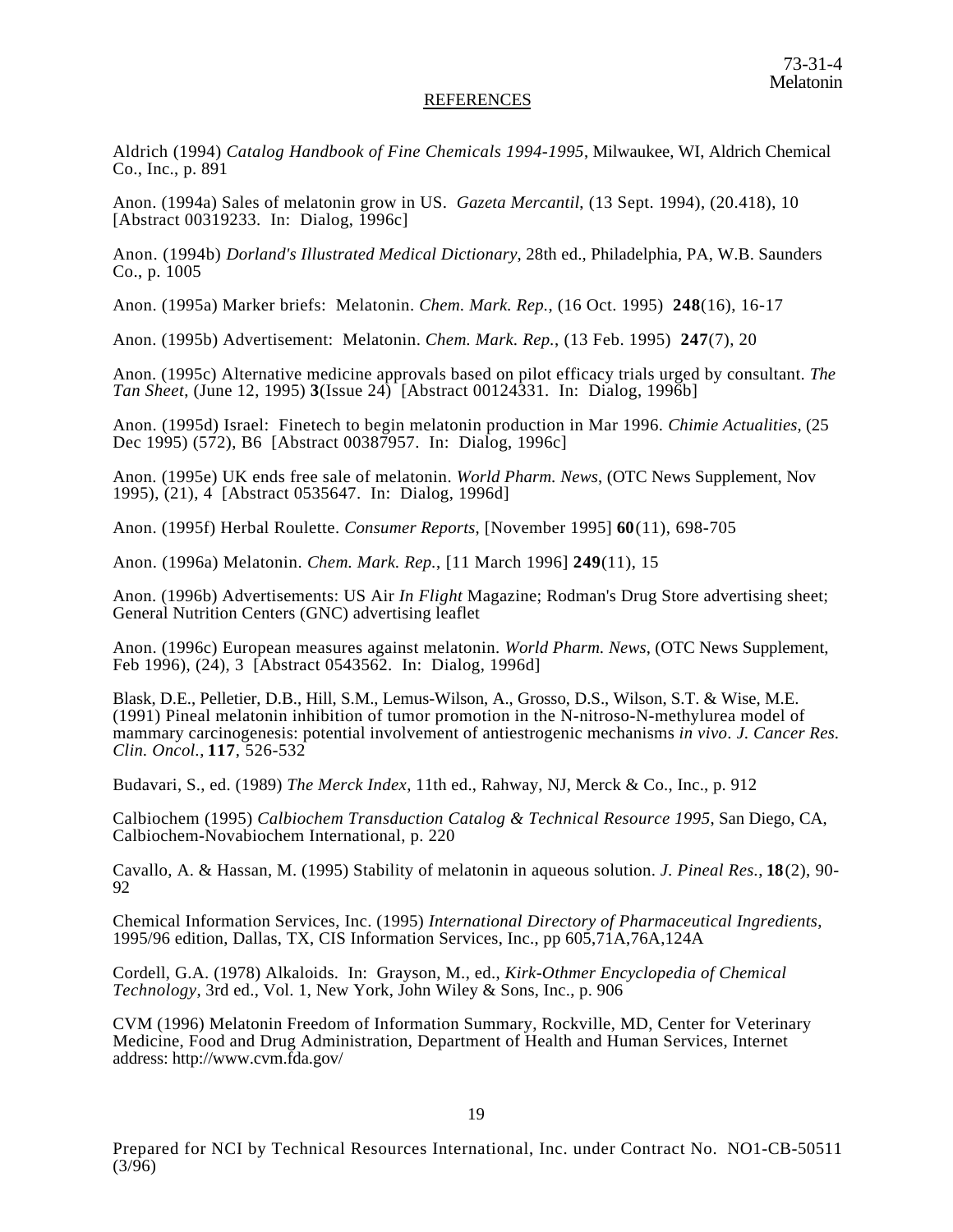Melatonin Dialog (1996) Dialog Information Service Databases: a) TSCA Inventory (file 52); b) F-D-C- Reports (file 187); c) Chemical Business NewsBase (file 319); d) Pharmaceutical News Index/Health News Daily (files 42/43), Palo Alto, CA, The DIALOG Information Retrieval Services, searched March, 1996

73-31-4

Dubocovich, M.L. (1988) Pharmacology and function of melatonin receptors. *FASEB J.*, **2**(12), 2765-2773

Engeland, W.C. (1995) Hormones. In: Howe-Grant, M., ed., *Kirk-Othmer Encyclopedia of Chemical Technology*, 4th ed., Vol. 13, New York, John Wiley & Sons, Inc., pp. 357-370

Fluka (1995) *Fluka Chemika-BioChemika 1995/96*, Ronkonkoma, NY, Fluka Chemical Corp., p. 930

Garcia-Patterson, A., Puig-Domingo, M. & Webb, S.M. (1996) *Mini Review.* Thirty years of human pineal research: do we know its clinical relevance? *J. Pineal Res.*, **20**, 1-6

Garfinkel, D., Laudon, M., Nof, D. & Zisapel, N. (1995) Improvement of sleep quality in elderly people by controlled-release melatonin. *The Lancet*, **346**, 541-543

Genzyme Corp. (1994) *Material Safety Data Sheet: Melatonin*, Cambridge, MA, Pharmaceuticals Division, Genzyme Corporation

Hashizume, T. Santo, H., Tsujisawa, H., Kosaka, K., Ozawa, T., Yamashita, M. & Kinae, N. (1991) Mutagenic activities of tryptophan metabolites before and after nitrite treatment. *Food Chem. Toxicol.* **29**(12), 839-844

Hill, S.M., Spriggs, L.L., Simon, M.A., Muraoka, H. & Blask, D.E. (1992) The growth inhibitory action of melatonin on human breast cancer cells is linked to the estrogen response system. *Cancer Lett.*, **64**, 249-256

Horn, A.S. (1981) Neuroregulators. In: Grayson, M., ed., *Kirk-Othmer Encyclopedia of Chemical Technology*, 3rd ed., Vol. 15, New York, John Wiley & Sons, Inc., pp. 771-772

Hunter, D., ed. (1995) *ChemicalWeek 1996 Buyers' Guide*, New York, Chemical Week Associates, p. 312

Kuney, J.H., ed. (1995) *Chemcyclopedia 1995 - The Manual of Commercially Available Chemicals*, Washington, DC, American Chemical Society, p. 432

Lissoni, P., Barni, S., Ardizzoia, A., Tancini, G., Conti, A. & Maestroni, G. (1994a) A randomized study with the pineal hormone melatonin versus supportive care alone in patients with brain metastases due to solid neoplasms. *Cancer*, **73**(3), 699-701

Lissoni, P., Barni, S., Tancini, G., Ardizzoia, A., Ricci, G., Aldeghi, R., Brivio, F., Tisi, E., Rovelli, F., Rescaldani, R., Quadro, G. & Maestroni, G. (1994b) A randomized study with subcutaneous low dose interleukin 2 alone *vs* interleukin 2 plus the pineal neurohormone melatonin in advanced solid neoplasms other than renal cancer and melanoma. *Br. J. Cancer*, **69**, 196-199

Lissoni, P., Barni, S., Tancini, G., Crispino, S., Paolorossi, F., Lucini, V., Mariani, M., Cattaneo, G., Esposti, D., Esposti, G. & Fraschini, F. (1987) Clinical study of melatonin in untreatable advanced cancer patients. *Tumori*, **73**, 475-480

Lissoni, P., Brivio, F., Ardizzola, A., Tancini, G. & Barni, S. (1993) Subcutaneous therapy with lowdose interleukin-2 plus the neurohormone melatonin in metastatic gastric cancer patients with low performance status. *Tumori*, **79**, 401-404

Malakhova, N.V. & Raushenbakh, M.O. (1986) Transplacental carcinogenic action of the serotonin derivative 5-methoxyindolyl-3-acetic acid. *Bull. Exp. Biol. Med.*, **101**(5), 670-672

Prepared for NCI by Technical Resources International, Inc. under Contract No. NO1-CB-50511 (3/96)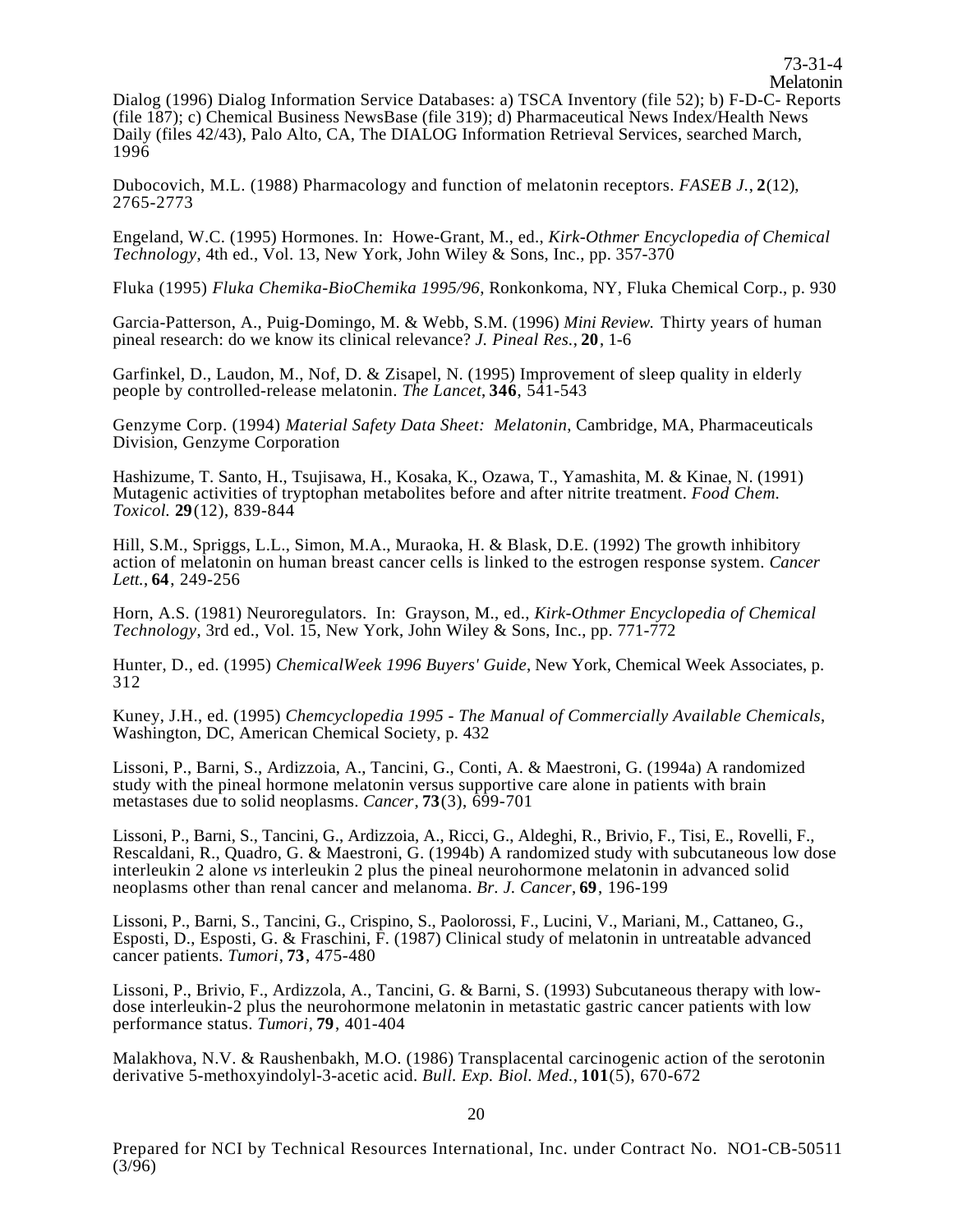Mauviard, F., Raynaud, F., Geoffriau, M., Claustrat, B. & Pevet, P. (1995) 5-Methoxypsoralen inhibits 6-hydroxylation of melatonin in the rat. *Biol. Signals*, **4**(1), 32-41 [Abstract: CA 123,74831]

Neville, S. Arendt, J. & Ioannides, C. (1989) A study of the mutagenicity of melatonin and 6- hydroxymelatonin. *J. Pineal Research*, **6**, 73-76

NLM (1996b) *RTECS (Registry of Toxic Effects of Chemical Substances)*, Bethesda, MD, searched March, 1996 [Accession No. 21800]

Nordlund, J.J. & Lerner, A.B. (1977) The effects of melatonin on skin color and on the release of pituitary hormones. *J. Clin. Endocrinol. Metab*., **45**(4), 768-774

Oaknin-Bendahan, S., Anis, Y., Nir, I. & Zisapel, N. (1995) Effects of long-term administration of melatonin and a putative antagonist on the ageing rat. *NeuroReport*, **6**, 785-788

Olin, B.R., ed. (1996) *American Drug Index*, 40th Anniversary Edition, St. Louis, MO, Facts and Comparisons Co., p. 458

PDR (1996) *Physicians' Desk Reference*, 50th ed., Montvale, N.J., Medical Economics Company, p. 779

Pierpaoli, W. & Maestroni, G.J.M. (1987) Melatonin: a principal neuroimmunoregulatory and anti- stress hormone: its anti-aging effects. *Immunol. Lett.*, **16**, 355-362

Pierpaoli, W. & Regelson, W. (1994) Pineal control of aging: effect of melatonin and pineal grafting on aging mice. *Proc. Natl. Acad. Sci.*, **91**, 787-791

Pierrefiche, G. Topall, G., Courboin, G., Henriet, I. & Laborit, H. (1993) Antioxidant activity of melatonin in mice. *Res. Cammun. Chem. Path. Pharm*., **80**(2), 211-223 Praast, G., Bartsch, C., Bartsh, H., Mecke, D. & Lippert, T.H. (1995) Hepatic hydroxylation of melatonin in the rat is induced by phenobarbital and 7,12-dimethylbenz[a]anthracene - implications for cancer etiology. *Experientia*, **51**, 349-355

Recio, J., Mediavilla, R.J., Cardinali, D.P. & Sanchez-Barcelo, E.J. (1994) Pharmacological profile and diurnal rhythmicity of 2-[125I]iodomelatonin binding sites in murine mammary tissue. *J. Pineal Res.*, **16**, 10-17

Reiter, R. (1991) Pineal melatonin: cell biology of its synthesis and of its physiological interactions. *Endocrine Reviews*, **12**(2), 151-180

Reiter, R. (1993) Interactions of the pineal hormone melatonin with oxygen-centered free radicals: a brief review. *Brazilian J. Med. Biol. Res.*, **26**(11), 1141-1155 [Abstract: AN 94184230]

Reiter, R.J., Barlow-Walden, L., Poeggeler, B., Heiden, S.M. & Clayton, R.J. (1996) Twenty-four hour urinary excretion of 6-hydroxymelatonin sulfate in Down syndrome subjects. *J. Pineal Res.,* **20**, 45- <sup>50</sup>

Reiter, R.J., Melchiorri, D., Sewerynek, E., Poeggeler, B., Barlow-Walden, L., Chuang, J., Ortiz, G.C. & Acuna-Castroviejo, D. (1995) A review of the evidence supporting melatonin's role as an antioxidant. *J. Pineal Res.,* **18**, 1-11

Robinson, W.A., Dreiling, L., Gonzalez, R. & Balmer, C. (1995) Treatment of human metastatic malignant melanoma with high dose oral melatonin. In: Fraschini *et al*., eds., (1995) *The pineal gland and its hormones*, New York, Plenum Press, pp. 219-225

Sax, N.I. & Lewis, R.J., Sr., eds. (1989) *Dangerous Properties of Industrial Materials*, 7th ed., Vol. III, New York, New York,<br>Van Nostrand Reinhold, p. 2175

Prepared for NCI by Technical Resources International, Inc. under Contract No. NO1-CB-50511 (3/96)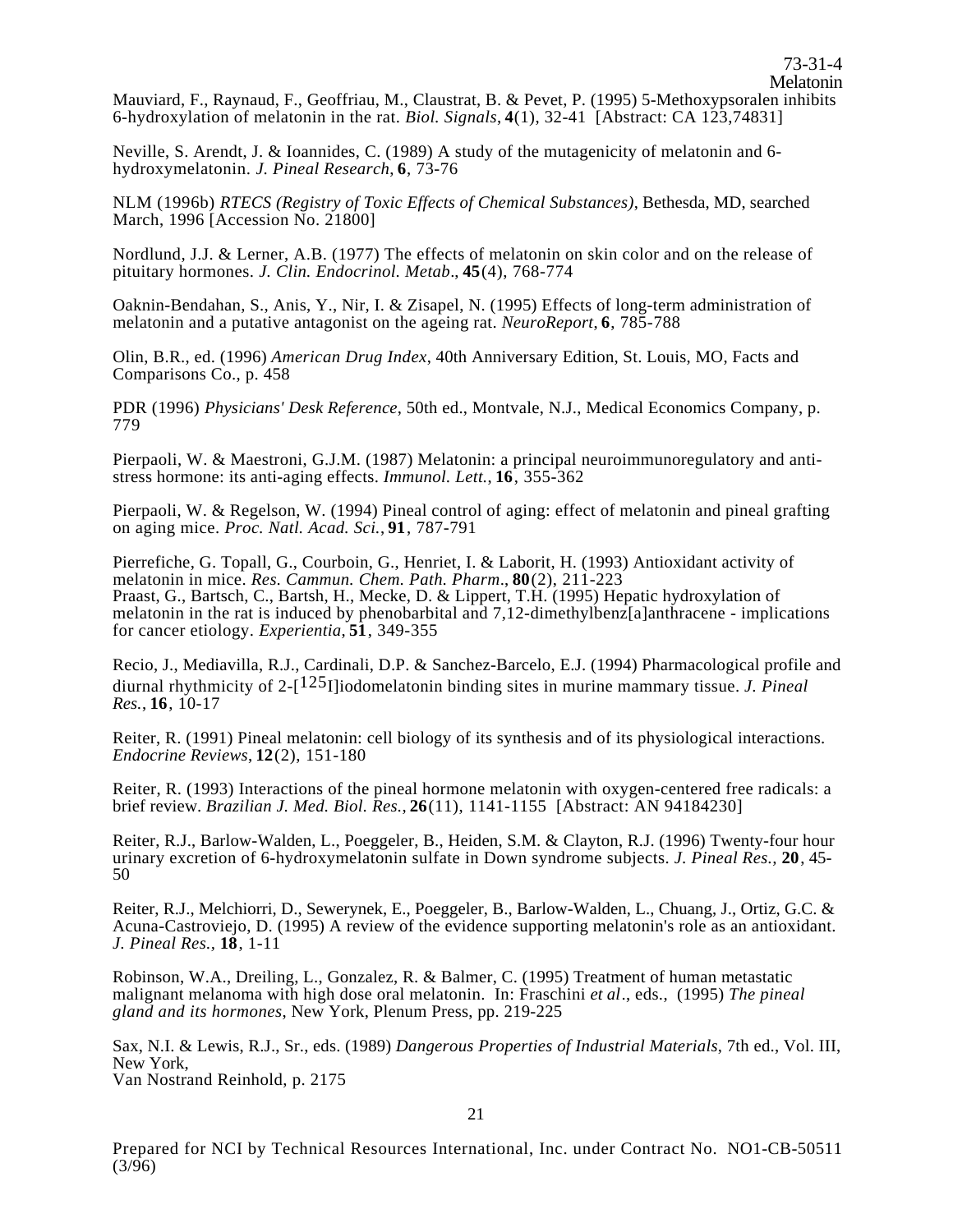Shellard, S.A., Whelan, R.D.H. & Hill, B.T. (1989) Growth inhibitory and cytotoxic effects of melatonin and its metabolites on human tumour cell lines *in vitro. Br. J. Cancer*, **60, 288-290** 

Sigma (1996) *Biochemicals, Organic Compounds and Diagnostic Reagents*, St. Louis, MO, Sigma Chemical Co., p.670

Singer, S.S., Hagedorn, J.E., Smith, D.M. & Williams, J.L. (1995) The enzymatic basis for the rat liver 6-hydroxy-melatonin sulfotransferase activity. *J. Pineal Res.*, **18**, 49-55

Spectrum (1995) *Spectrum Bulk Chemicals & Intermediates*, New Brunswick, N.J., Spectrum Chemical Mfg. Corp., p. S-73

Stieglitz, A., Spiegelhalter, F., Klante, G. & Heldmaier, G. (1995) Urinary 6-sulphatoxymelatonin excretion reflects pineal melatonin secretion in the Djungarian hamster (*Phodopus sungorus*). *J. Pineal Res.*, **18**, 69-76

STN (1996) STN International database file: CHEMCATS. Columbus, OH, Chemical Abstracts Service, searched March, 1996

Subramanian, A. & Kothari, L. (1991) Melatonin, a suppressor of spontaneous murine mammary tumors. *J. Pineal Res.*, **10**(3), 136-140

Sugden, D. (1983) Psychopharmacological effects of melatonin in mouse and rat. *J. Pharmacol. Experim. Therap.*, **227**(3), 587-591

Sze, S.F., Ng, T.B. & Liu, W.K. (1993) Antiproliferative effect of pineal indoles on cultured tumor cell lines. *J. Pineal Res.*, **14**, 27-33

Tamarkin, L., Cohen, M., Roselle, D., Reichert, C., Lippman, M. & Chabner, B. (1981) Melatonin inhibition and pinealectomy enhancement of 7,12-dimethylbenz(*a*)anthracene-induced mammary tumors in the rat. *Cancer Res.*, **41**, 4432-4436

Tamarkin, L., Danforth, D., Lichter, A., DeMoss, E., Cohen, M., Chabner, B. & Lippman, M. (1982) Decreased nocturnal plasma melatonin peak in patients with estrogen receptor positive breast cancer. *Science*, **216**, 1003-1005

Tan, D.-X., Pöeggeler, B., Reiter, R., Chen, L.-D., Chen S., Manchester, L.C. & Barlow-Walden, L.R. (1993) The pineal hormone melatonin inhibits DNA-adduct formation induced by the chemical carcinogen safrole *in vivo*. *Cancer Lett*., **70**, 65-71

Tedesco, S.C., Morton, D.J. & Reiter, R.J. (1994) Hydroxyindole-O-methyltransferase activity in the pineal gland of the muskox (*Ovibos moschatus*). *J. Pineal Res.*, **16**, 121-126

Ubeda, A., Trillo, M.A., House, D.E. & Blackman, C.F. (1995a) Melatonin enhances junctional transfer in normal C3H/10T1/2 cells. *Cancer Lett.*, **91**, 241-245

Ubeda, A., Trillo, M.A., House, D.E. & Blackman, C.F. (1995b) A 50 Hz magnetic field blocks melatonin-induced enhancement of junctional transfer in normal C3H/10T1/2 cells. *Carcinogenesis*, **16**(12), 2945-2949

US International Trade Commission (1991) *Synthetic Organic Chemicals, US Production and Sales, 1989 (USITC Publication 2470)*, Washington, DC, US Government Printing Office, p. 6-13

US International Trade Commission (1993) *Synthetic Organic Chemicals, US Production and Sales, 1991 (USITC Publication 2607)*, Washington, DC, US Government Printing Office, p. 6-12

US International Trade Commission (1994a) *Synthetic Organic Chemicals, US Production and Sales, 1992 (USITC Publication 2720)*, Washington, DC, US Government Printing Office, p. 3-20

Prepared for NCI by Technical Resources International, Inc. under Contract No. NO1-CB-50511  $(3/\overline{96})$